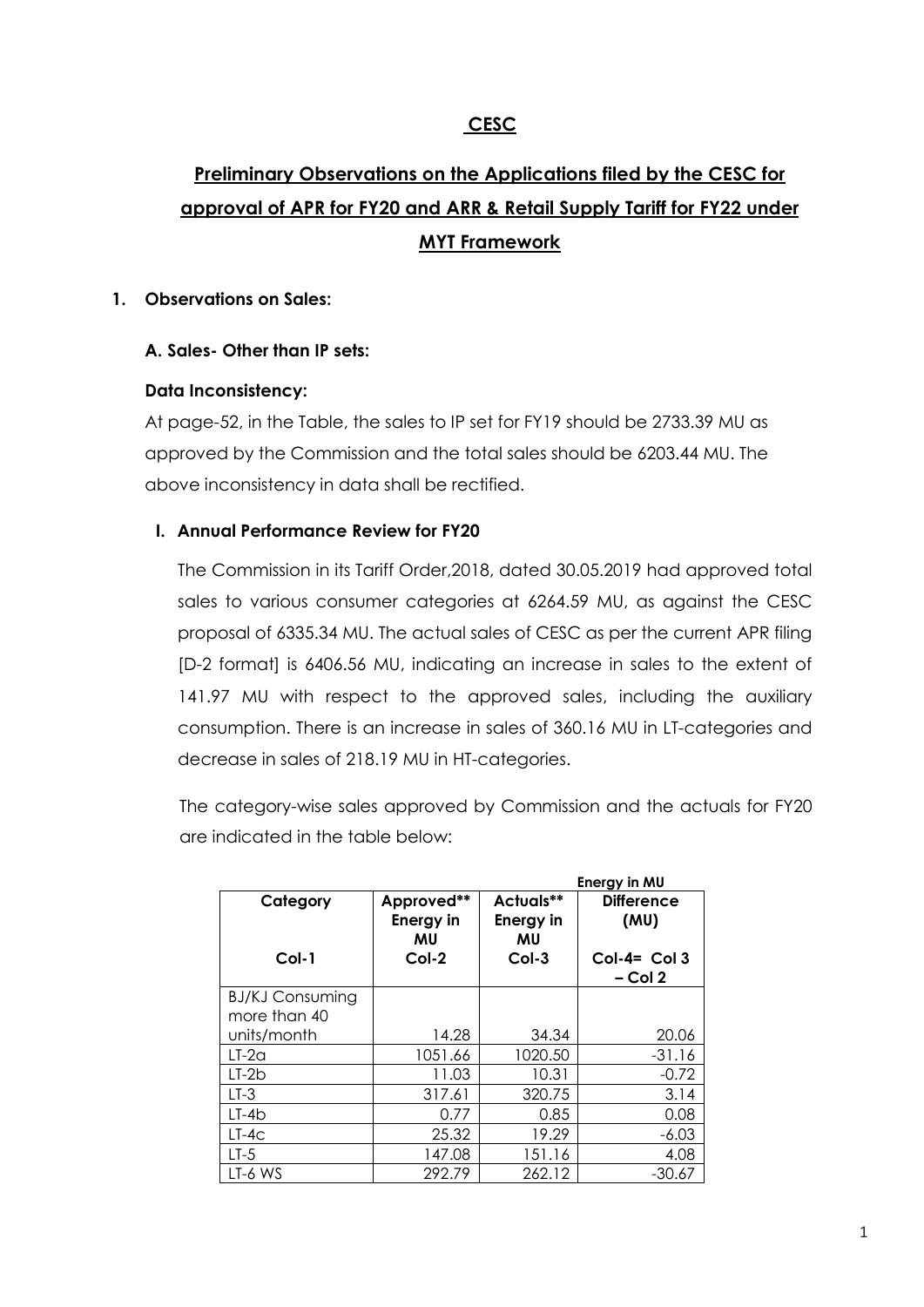| LT-6 SL                | 125.61  | 121.67  | $-3.94$   |
|------------------------|---------|---------|-----------|
| $LT-7$                 | 19.50   | 18.18   | $-1.32$   |
| $HT-1$                 | 446.21  | 464.48  | 18.27     |
| $HT-2a$                | 875.34  | 665.31  | $-210.03$ |
| HT-2b                  | 136.85  | 133.13  | $-3.72$   |
| $HT-2C$                | 59.23   | 55.22   | $-4.01$   |
| $HT-3a$ & $b$          | 102.90  | 84.46   | $-18.44$  |
| $HT-4$                 | 4.23    | 4.15    | $-0.08$   |
| $HT-5$                 | 2.80    | 2.62    | $-0.18$   |
| Sub total              | 3633.20 | 3368.54 | $-264.66$ |
| <b>BJ/KJ Consuming</b> |         |         |           |
| less than or equal     |         |         |           |
| to 40 units/month      | 97.45   | 97.79   | 0.34      |
| IP                     | 2528.81 | 2934.98 | 406.17    |
| Sub total              | 2626.26 | 3032.77 | 406.51    |
| <b>Auxiliary</b>       | 5.13    | 5.25    | 0.12      |
| <b>Grand total</b>     | 6264.59 | 6406.56 | 141.97    |

The Commission notes that the major categories contributing to the reduction in sales are LT2a (31.16 MU), LT-6WS (30.67 MU), HT-2a (210.03 MU) & HT-3(18.44 MU) and the categories contributing to increase in sales are BJ/KJ consuming more than 40 units/month (20.06 MU), IP Set ..LT-4a (406.17 MU) and HT-1(18.27 MU).

CESC has attributed the decrease in HT-2a sales to OA/wheeling transaction by EHT/HT consumers. The Commission notes that the reduction in HT-2a sales in FY20 is 210.03 MU. On the other hand, there is reduction in OA/wheeling sales also by 60.82 MU. Thus, the reasoning of CESC is not satisfactory. Probably, the reduction may be due to reduced number of installations when compared to estimates for FY20. As against the estimated number of installations of 1075 under HT-2a category, the actuals are 1070 only.

The reduction in LT-4c and HT-3 categories is attributed to heavy rains during FY20. **The above logic should apply to LT-4a category also, which is not the case. Thus, the reasoning of CESC is not appropriate.**

The reduction in LT-2a sales is attributed by CESC to energy savings measures. However, CESC has not furnished any details of energy saving program carried out in FY20 for domestic consumers. **CESC shall furnish the details of DSM program indicating the incremental energy savings due to DSM program carried out in FY20, if any.**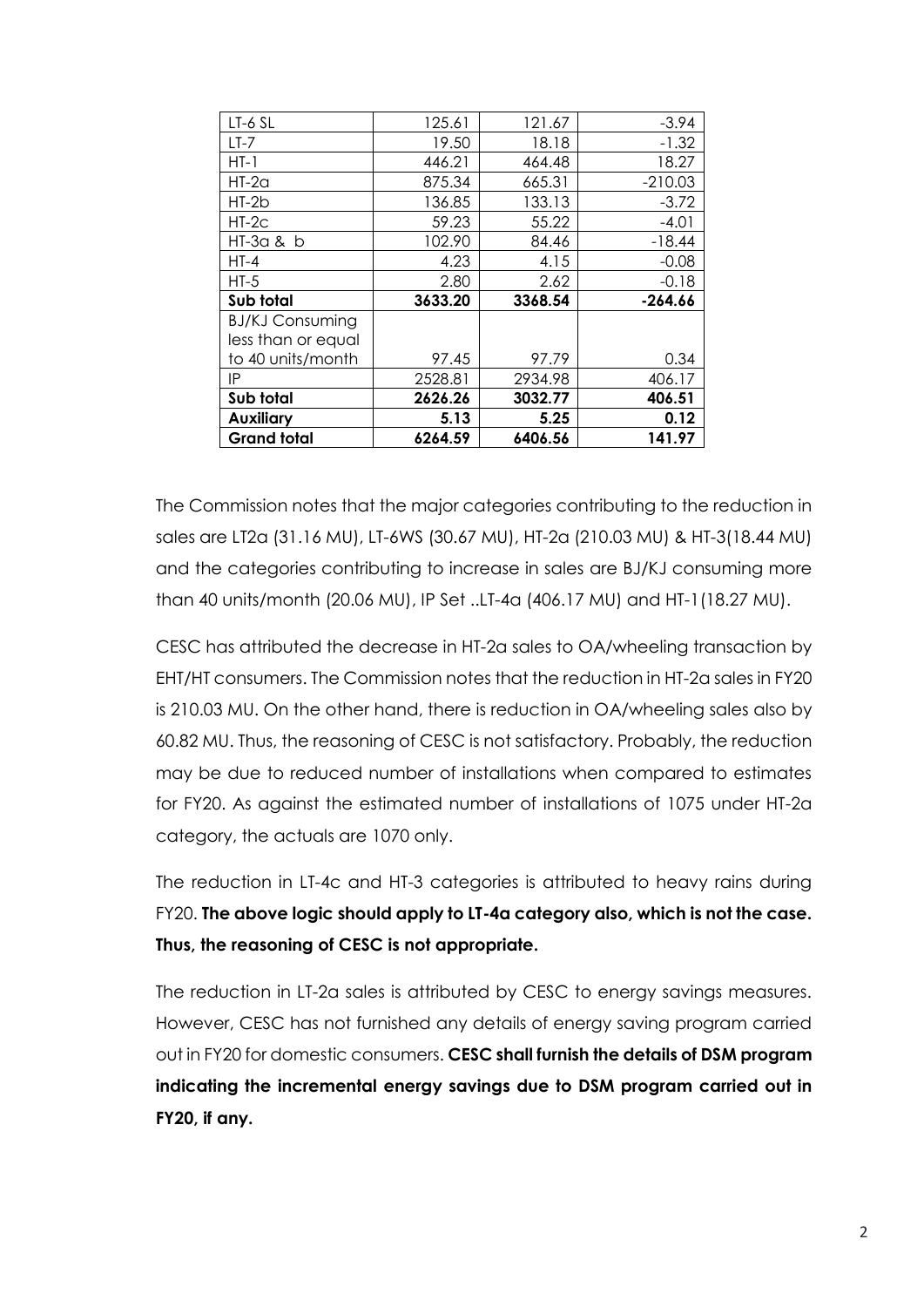The Commission notes that the specific consumption per month of BJ/KJ installations consuming more than 40units/month works out to 102.78 units/installations which is considerably high when compared to LT-2a specific consumption of 42.96 units/month/installation**. CESC shall analyze the reasons for such high specific consumption.**

In FY20, the number of installations has grown by 12.42% & 46.67% over FY19 for HT-2b & HT-4 respectively**. The reasons for such increase shall be analyzed.**

In FY20, the sales growth rate over FY19 in respect of LT 2b, LT-6, HT 2a, HT 2c & HT-3, is considerably higher**. The reasons for such high increase shall be analyzed.**

### **II. Category wise sales for FY22:**

- a. CESC in its filing has stated that forecasting for FY21 & FY22 are based on CAGR for the period FY15 to FY20, FY16 to FY20, FY17 to FY20, FY18 to FY 20 and the previous year growth rates. It is also submitted that due to Covid-19, anticipated growth rates as approved in earlier tariff orders is not achievable and therefore, minimum of the CAGRs over the years is considered. It is also stated that comparison has been made with forecast reports of 19th EPS and PRDC report and that the projections as per above reports are not considered, as they are way off the mark.
- b. CESC has adopted 3-year CAGR for estimating number of installations for LT-2a, LT-2b, HT-3, HT-5, 2-year CAGR for LT-3 & HT-2a, 5-year CAGR for LT-4b & HT-4 and for all other categories except BJ/KJ it has adopted previous year growth rate. For BJ/KJ, the number of installations is retained at September,2020 level, stating that there are no new schemes under BJ/KJ category.
- c. Similarly, CESC has adopted 5-year CAGR for estimating energy sales for LT-5& HT-1, 4-year CAGR for HT-3, 3-year CAGR for LT-2a, LT-4c, HT-2a, HT-2c & HT-4, 2-year CAGR for LT-1, LT-2b, LT-3, LT-4b and for all other categories CESC has adopted previous year growth rate.

The observations of the Commission on sales forecast are as follows: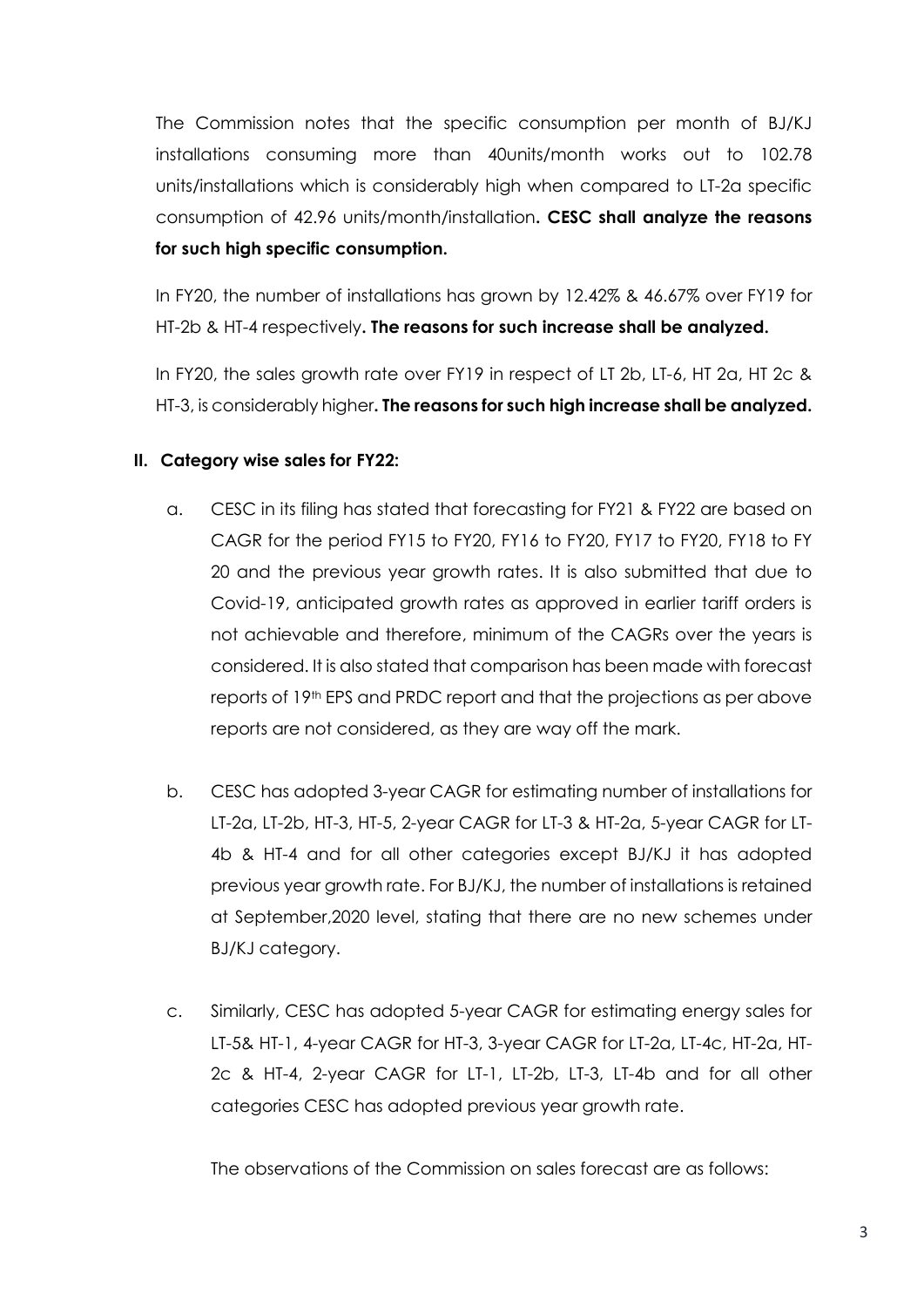- i. Sales estimates for BJ/KJ, LT-4b & LT-4c is done considering CAGR. CESC shall estimate the sales to BJ/KJ LT-4b & LT-4c based on FY20 specific consumption.
- ii. At Page134, the total BJ/KJ sales as per the break up furnished [Apr-Sep & Oct-March] works out to 204.96 MU, whereas in the same page for FY-21, the estimated sales is indicated as 142.14 MU. The data shall be reconciled.
- iii. In order to analyze HT sales, CESC shall furnish the breakup of sales data of HT2(a), HT2(b), HT 2(c) and HT-4 categories along with the consumption from open access / wheeling for the period 2018-19 and 2019-20 in the following format:

| Year    | Sales by<br><b>HESCOM</b> | Energy procured<br>by HT Consumers<br>under open<br>access / wheeling | Total of<br><b>HESCOM Sales</b><br>&<br>OA/Wheeling<br>consumption | % share of<br>OA energy<br>to Total<br>energy |
|---------|---------------------------|-----------------------------------------------------------------------|--------------------------------------------------------------------|-----------------------------------------------|
| 2018-19 |                           |                                                                       |                                                                    |                                               |
| 2019-20 |                           |                                                                       |                                                                    |                                               |

|--|

#### **HT2B**

| Year    | Sales by<br><b>HESCOM</b> | Energy procured<br>by HT Consumers<br>under open<br>access / wheeling | Total of<br><b>HESCOM Sales</b><br>& OA/Wheeling<br>consumption | % share of<br>OA energy<br>to Total<br>energy |
|---------|---------------------------|-----------------------------------------------------------------------|-----------------------------------------------------------------|-----------------------------------------------|
| 2018-19 |                           |                                                                       |                                                                 |                                               |
| 2019-20 |                           |                                                                       |                                                                 |                                               |

#### **HT2C**

| Year    | Sales by<br><b>HESCOM</b> | Energy procured<br>by HT Consumers<br>under open<br>access / wheeling | Total of<br><b>HESCOM Sales</b><br>&<br>OA/Wheeling<br>consumption | % share of<br>OA energy<br>to Total<br>energy |
|---------|---------------------------|-----------------------------------------------------------------------|--------------------------------------------------------------------|-----------------------------------------------|
| 2018-19 |                           |                                                                       |                                                                    |                                               |
| 2019-20 |                           |                                                                       |                                                                    |                                               |

#### **HT4**

| Year    | Sales by<br><b>HESCOM</b> | Energy procured<br>by HT Consumers<br>under open<br>access / wheeling | Total of<br><b>HESCOM Sales</b><br>&<br>OA/Wheeling<br>consumption | % share of<br>OA energy<br>to Total<br>energy |
|---------|---------------------------|-----------------------------------------------------------------------|--------------------------------------------------------------------|-----------------------------------------------|
| 2018-19 |                           |                                                                       |                                                                    |                                               |
| 2019-20 |                           |                                                                       |                                                                    |                                               |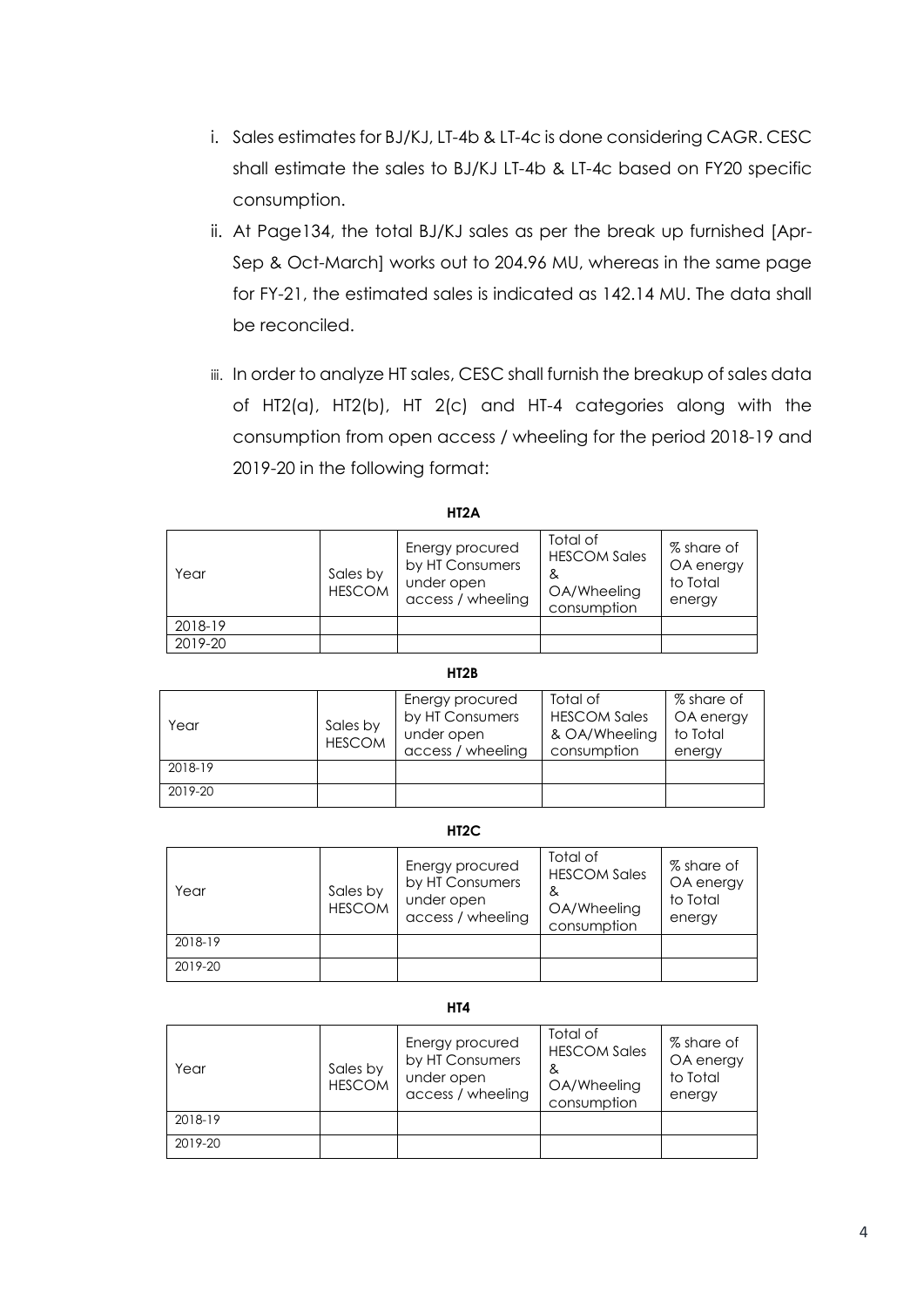iv. The table indicating the growth rates for the no. of installations is furnished below:

| Category        | <b>Percentage Growth Rates</b>       |                                      |                          |                                                           |  |  |  |
|-----------------|--------------------------------------|--------------------------------------|--------------------------|-----------------------------------------------------------|--|--|--|
|                 | 2014-15 to<br>2019-20<br><b>CAGR</b> | 2016-17 to<br>2019-20<br><b>CAGR</b> | FY20 growth<br>over FY19 | <b>Growth rate</b><br>proposed by<br><b>CESC for FY22</b> |  |  |  |
| $LT-2a$         | 4.04                                 | 3.74                                 | 4.52                     | 3.74                                                      |  |  |  |
| $LT-2b$         | 4.18                                 | 2.74                                 | 2.84                     | 2.74                                                      |  |  |  |
| $LT-3$          | 5.42                                 | 4.37                                 | 4.37                     | 4.20                                                      |  |  |  |
| $LT-5$          | 4.56                                 | 3.53                                 | 3.08                     | 3.08                                                      |  |  |  |
| LT-6 WS         | 6.76                                 | 6.62                                 | 4.88                     | 4.88                                                      |  |  |  |
| $LT-6$ SL       | 4.71                                 | 4.96                                 | 4.04                     | 4.04                                                      |  |  |  |
| $HT-1$          | 8.26                                 | 11.01                                | 6.88                     | 6.86                                                      |  |  |  |
| $HT-2$ (a)      | 6.20                                 | 6.90                                 | 7.43                     | 5.49                                                      |  |  |  |
| $HT-2(b)$       | 8.21                                 | 9.00                                 | 12.42                    | 7.96                                                      |  |  |  |
| $HT-2$ (c)      | 12.42                                | 9.01                                 | 8.87                     | 8.98                                                      |  |  |  |
| $HT-3(a)$ & (b) | 5.65                                 | 4.94                                 | 6.12                     | 4.59                                                      |  |  |  |
| $HT-4$          | 5.29                                 | 22.39                                | 46.67                    | 4.17                                                      |  |  |  |

It is noted that the growth rate considered is on the lower side for LT-3, LT-6, and all HT categories, when compared to the CAGR. **CESC may consider revising the figures for these categories.**

v. The table indicating the growth rates for the energy sales is furnished below:

| Category        | <b>Percentage Growth Rates</b>       |                            |                          |                                                    |  |  |  |
|-----------------|--------------------------------------|----------------------------|--------------------------|----------------------------------------------------|--|--|--|
|                 | 2014-15 to<br>2019-20<br><b>CAGR</b> | 2016-17 to<br>2019-20 CAGR | FY20 growth<br>over FY19 | Growth rate<br>proposed by<br><b>CESC for FY22</b> |  |  |  |
| $LT-2a$         | 3.78                                 | 2.67                       | 5.88                     | 2.67                                               |  |  |  |
| $LT-2b$         | 7.41                                 | 4.75                       | 10.73                    | 3.55                                               |  |  |  |
| $LT-3$          | 5.46                                 | 5.33                       | 6.65                     | 5.31                                               |  |  |  |
| $LT-5$          | 1.73                                 | 2.45                       | 1.36                     | 1.73                                               |  |  |  |
| LT-6 WS         | 13.21                                | 5.98                       | 18.88                    | 4.26                                               |  |  |  |
| $LT-6$ SL       | 6.12                                 | 5.54                       | 7.65                     | 3.56                                               |  |  |  |
| $HT-1$          | 2.33                                 | 3.56                       | 0.69                     | 2.12                                               |  |  |  |
| $HT-2$ (a)      | $-2.22$                              | 1.58                       | 7.15                     | 1.40                                               |  |  |  |
| $HT-2(b)$       | 4.18                                 | 4.33                       | 3.87                     | 0.57                                               |  |  |  |
| $HT-2(c)$       | 8.56                                 | 4.73                       | 10.82                    | 4.72                                               |  |  |  |
| $HT-3(a)$ & (b) | 10.84                                | 8.56                       | 13.22                    | 0.60                                               |  |  |  |
| $HT-4$          | $-6.54$                              | 3.62                       | 0.00                     | 3.49                                               |  |  |  |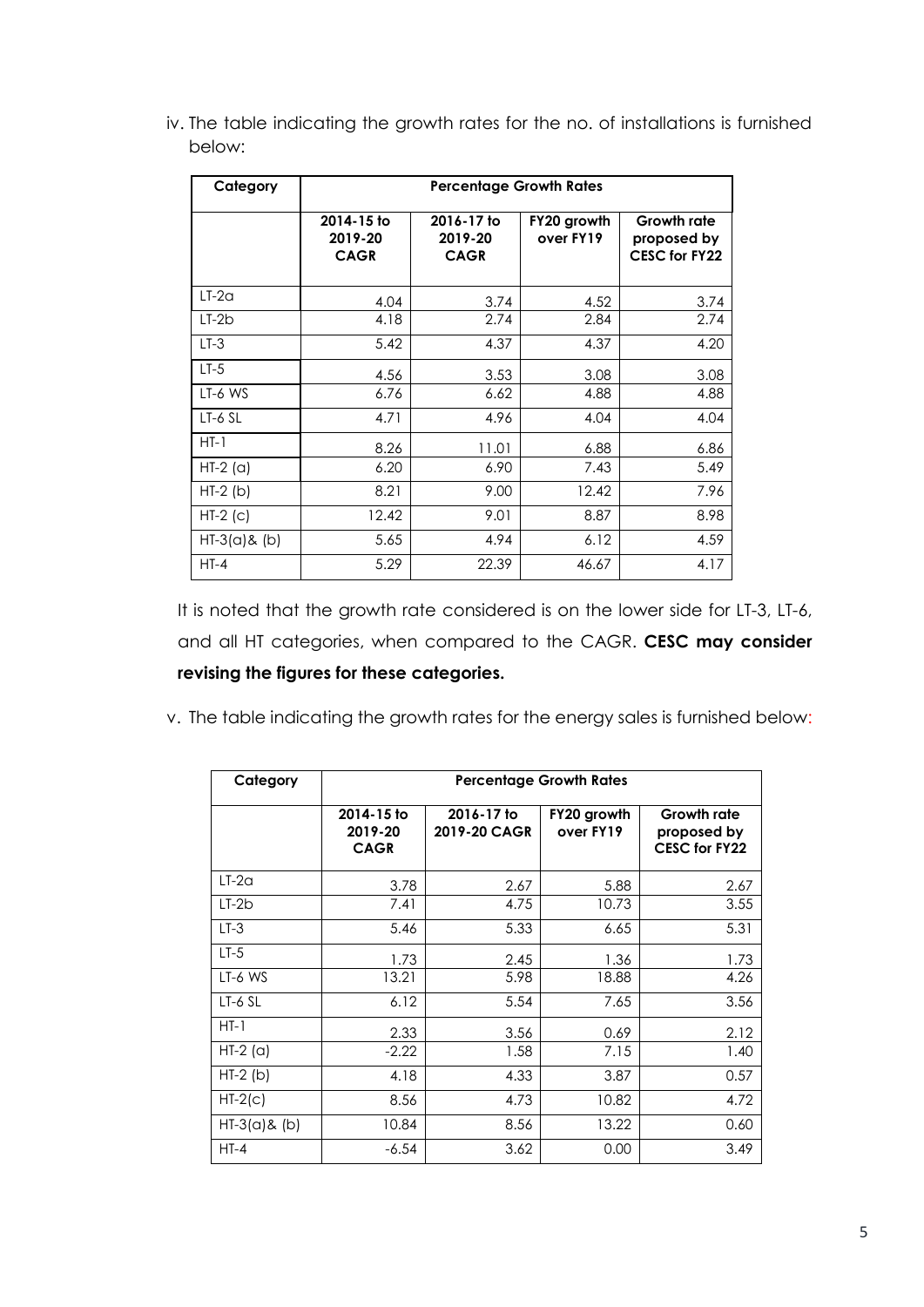**vi.** The sales growth rate considered for LT-2b, LT-6, HT2b & HT-3 is lower, keeping in view the CAGR. **CESC may consider revising the sales for these categories.**

#### **B. Sales to IP sets:**

### **1. Sales for FY20:**

- a. The Commission, in the APR for FY19, vide its Tariff Order 2019 has approved the total sales to IP sets as 2733.39 MU after disallowing 152.13 MU with a specific consumption of 7415 units per IP set per annum for FY19. CESC in its current filing has indicated the sales to IP sets as 2934.98 MU for FY20 with a specific consumption of 7408 units per IP set per annum. While calculating the specific consumption, CESC has not taken the mid-year installations into consideration. By considering the mid-year installations of 387240 [(378274 + 396205) / 2], the specific consumption for FY20 works out to 7579 (2934.98 / 387240). The Commission notes that there is an increase in the specific consumption by 164 (7579 – 7415) units per IP set per annum for FY20 as compared to approved sales for FY19. CESC needs to explain the reasons for this increase in the specific consumption for FY20.
- b. The details of sales to IP sets for FY20 as approved by the Commission in its Tariff Order 2019 and the actual sales as furnished by CESC, in its Tariff Filing for FY21, are as follows;

| <b>Particulars</b>                                      | As approved by the<br><b>Commission in ARR for FY20</b> | As submitted by CESC<br>Mysore for APR of FY20          |
|---------------------------------------------------------|---------------------------------------------------------|---------------------------------------------------------|
| Number of installations                                 | 3,89,701                                                | 3,96,205<br>(after deducting dried up<br>installations) |
| Mid-year number of<br>installations                     | 3,82,031                                                | 3,87,240                                                |
| Specific consumption in<br>units / installation / annum | 6,619.38                                                | 7.579                                                   |
| Sales in MU                                             | 2,528.81                                                | 2,934.98                                                |

c. The Commission has noted the increase in specific consumption by 959.62 MU compared to the specific consumption approved by the Commission for FY20. Also, an increase in sales by 406.17 MU as compared to the approved value has been observed. CESC has to furnish the reasons for increase in specific consumption and sales when compared to the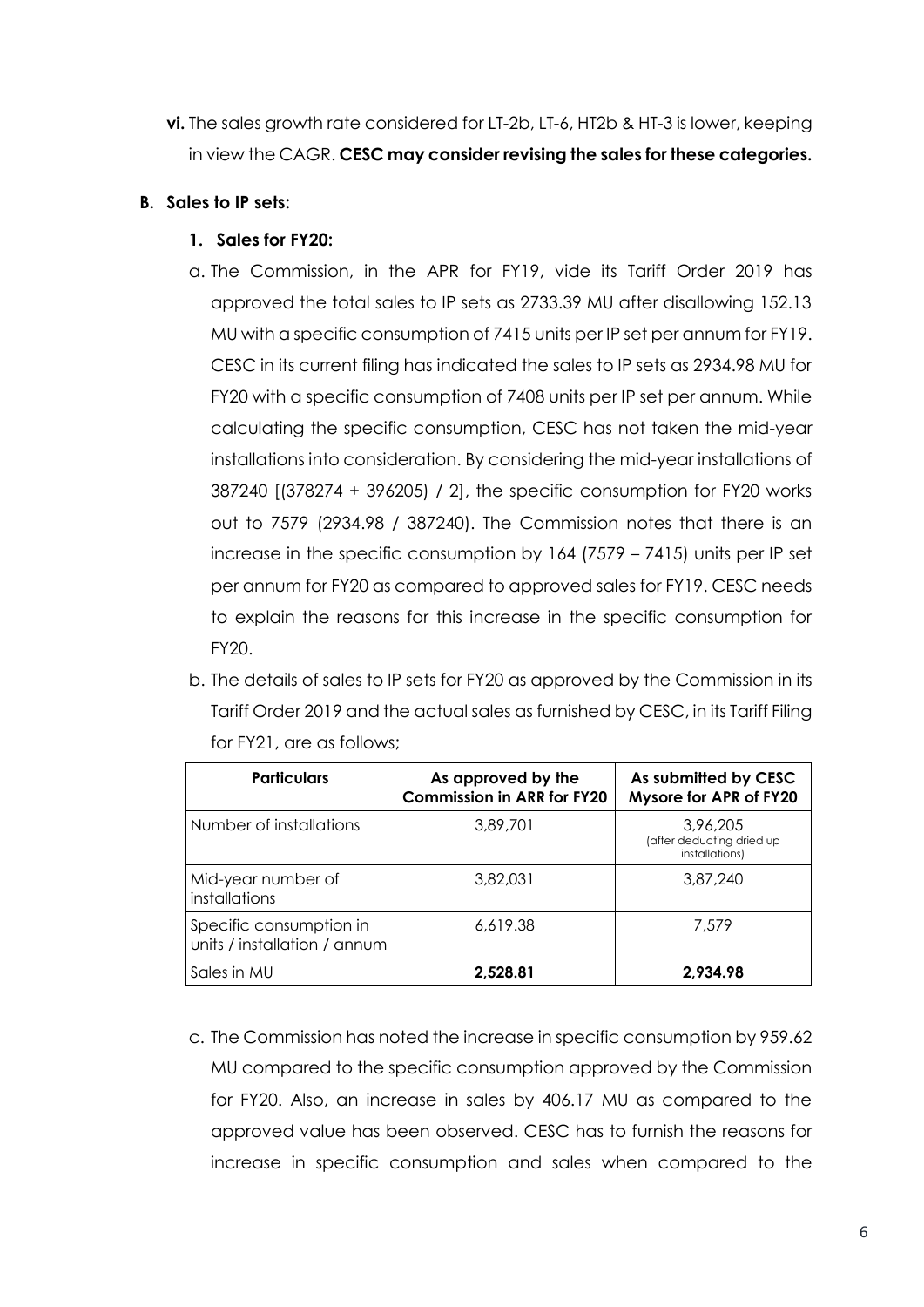approved figures, when there is an increase in the number of installations is very insignificant (i.e. 6504).

- d. It is found that, CESC has considered different values of distribution losses for all agricultural feeders for assessment of sales to IP sets in its submission in feeder wise, month wise calculations. CESC has to substantiate its claim for considering the distribution losses in the above pattern, for assessing the sales to IP sets.
- e. Number of segregated agricultural feeders considered for assessment of sales to IP sets during April 2019 are 652 numbers, whereas the number of segregated IP feeders considered for March 2020 are 731 numbers as per the month-wise details furnished to the Commission. CESC has to furnish the reasons for not considering all the segregated agricultural feeders for assessment of sales to IP sets.
- f. Based on the actual data of sales to IP set installations for FY20, the specific consumption of IP sets per annum for FY20 i.e., 7,579 units per IP per annum, the monthly consumption works out to 631.6 units per IP per month. Whereas the specific consumption per IP per month in few of the O&M Sub-divisions is more than 1500 units per IP per month. CESC has to furnish the reasons for recording of such a high specific consumption per IP per month for all the feeders, where it is seen.
- g. CESC shall furnish the Division-wise number of hours of supply provided to IP sets as against the Government of Karnataka Orders for FY20 and up to September 2020.
- h. CESC has not furnished the GPS survey data by reconciling the details with the DCB as on 31.03.2020.

CESC shall furnish the reasons for the difference in number of consumers in the data as per GPS survey, if any, and the IP set assessment data, the action taken to reconcile the details of number of consumers with the figures as per the DCB statement and the action taken to regularize the unauthorized IP installations.

**Based on the above observations, CESC shall re-submit the IP assessed consumption for FY20, duly furnishing clarity on the data.**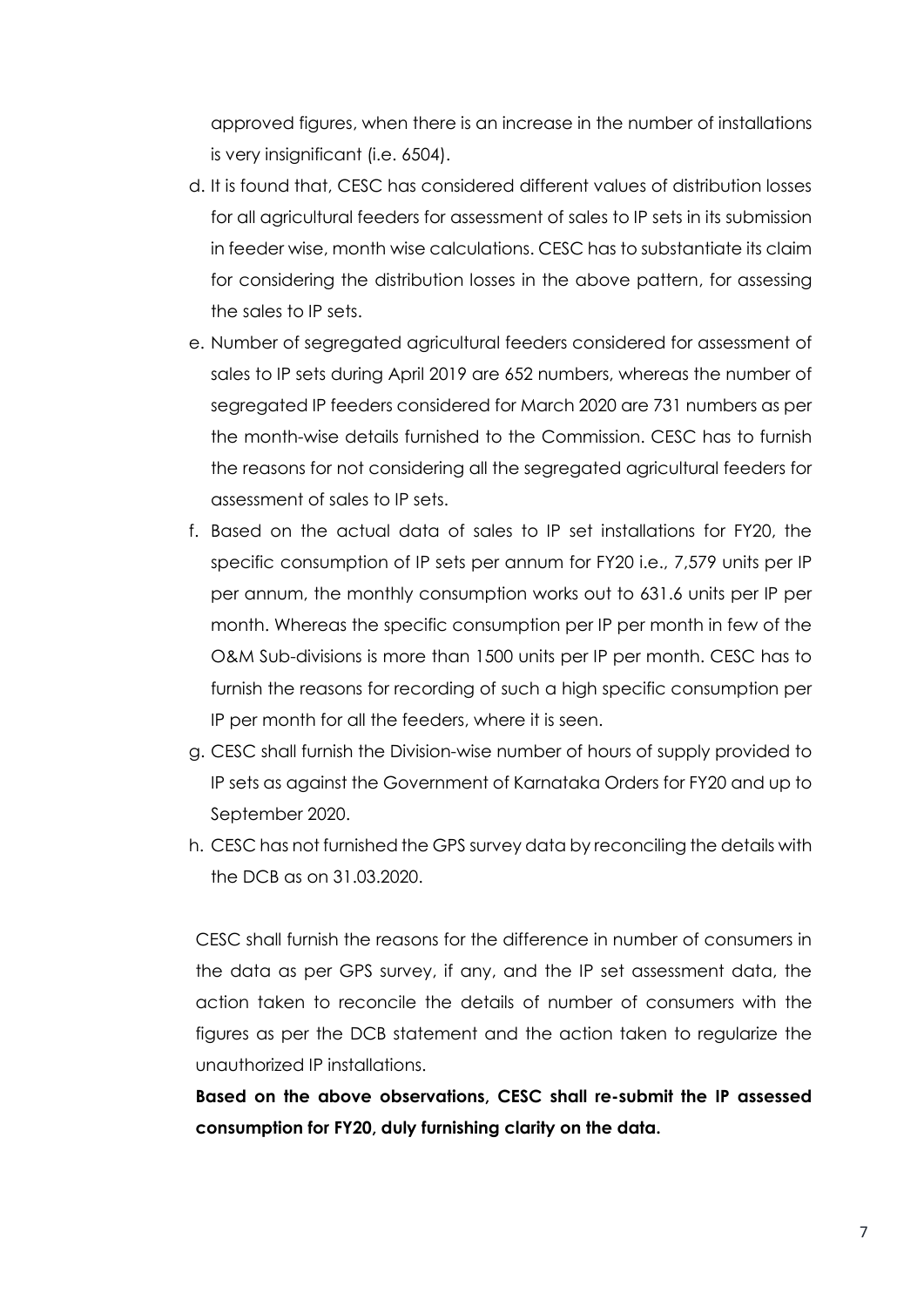### **2. Projected sales to IP Sets for the FY22**:

- i. Details of the number of consumers as per actuals added to the system during the period April 2020 to September 2020 and the sales occurred during the same period are not considered for projection of IP sales for FY20 and FY21. CESC has mentioned that, it has considered the GOPY (Growth Over Previous Year) method for estimating the number of installations. The numbers considered doesn't match the calculations methodology explained. CESC has not furnished the methodology adopted to arrive at the number of IP installations for FY21 and FY22. In respect of sales, simply considered the specific consumption for FY20, without even reckoning the mid-year figures and projected the sales for FY21 and FY22.
- j. **The CESC, in its tariff application for FY21 has furnished IP consumption as 1,363.9289 MU for the period April to September 2020 without furnishing the month-wise break-up, as per the prescribed formats. In the absence of clear data, the Commission will not accept the projected consumption for FY22.**

## **B. Validation of Sales:**

1. To validate the sales, category wise information in the following format shall be furnished:

|                   |                               | <b>2018-19 Actuals</b>      |                               | <b>2019-20 Actuals</b>      |                               | 2020-21                                       |
|-------------------|-------------------------------|-----------------------------|-------------------------------|-----------------------------|-------------------------------|-----------------------------------------------|
| Category          | As on 30th<br><b>Nov 2018</b> | As on 31st<br>March<br>2019 | As on 30th<br><b>Nov 2019</b> | As on 31st<br>March<br>2020 | As on 30th<br><b>Nov 2020</b> | As on 31st<br><b>March 2021</b><br>(Estimate) |
| $LT-2a$           |                               |                             |                               |                             |                               |                                               |
| $LT-2b$           |                               |                             |                               |                             |                               |                                               |
| $LT-3$            |                               |                             |                               |                             |                               |                                               |
| $LT-4$ (b)        |                               |                             |                               |                             |                               |                                               |
| $LT-4$ (c)        |                               |                             |                               |                             |                               |                                               |
| $LT-5$            |                               |                             |                               |                             |                               |                                               |
| $LT-6$            |                               |                             |                               |                             |                               |                                               |
| $LT-6$            |                               |                             |                               |                             |                               |                                               |
| $LT-7$            |                               |                             |                               |                             |                               |                                               |
| $HT-1$            |                               |                             |                               |                             |                               |                                               |
| $HT-2(a)$         |                               |                             |                               |                             |                               |                                               |
| $HT-2(b)$         |                               |                             |                               |                             |                               |                                               |
| HT <sub>2</sub> C |                               |                             |                               |                             |                               |                                               |

#### **a. No. of Installations:**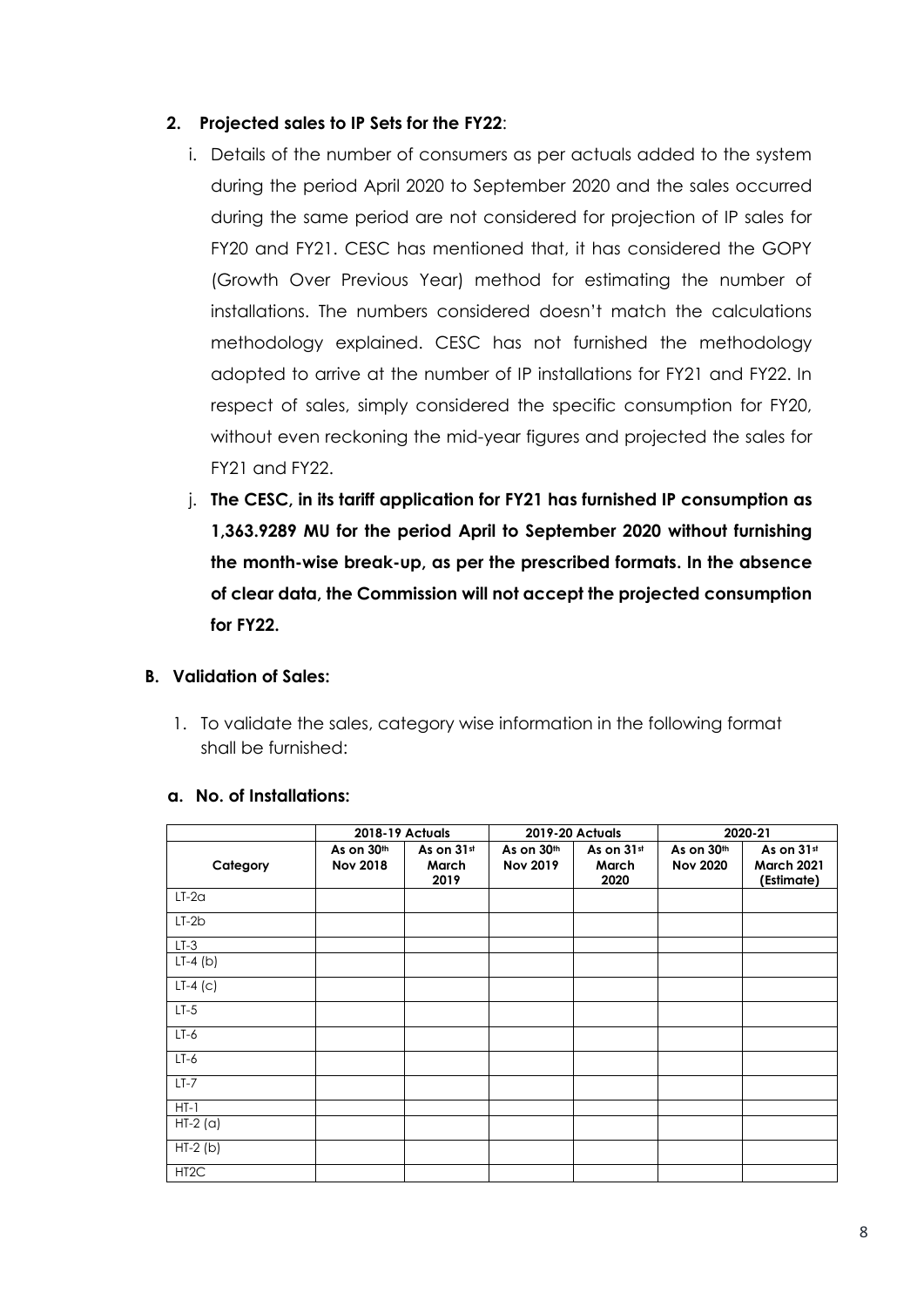| $HT-3(a)$ & (b)                        |  |  |  |
|----------------------------------------|--|--|--|
| $HT-4$                                 |  |  |  |
| $HT-5$                                 |  |  |  |
| Sub Total (Other than<br>BJ/KJ and IP) |  |  |  |
| BJ/KJ<=40units/month                   |  |  |  |
| BJ/kJ > 40<br>units/month.             |  |  |  |
| IP sets-LT-4a                          |  |  |  |
| Sub Total (BJ/KJ and<br> P             |  |  |  |
| <b>Grand Total</b>                     |  |  |  |

## **b. Energy Sales**

|                                                |                                                       | 2018-19 Actuals                                       |                                                       | 2019-20 Actuals                                       | 2020-21                                                       |                                                                           |
|------------------------------------------------|-------------------------------------------------------|-------------------------------------------------------|-------------------------------------------------------|-------------------------------------------------------|---------------------------------------------------------------|---------------------------------------------------------------------------|
| Category                                       | 1st April 2018<br>to 30th Nov<br>2018<br>(cumulative) | 1st Dec 2018<br>to 31st March<br>2019<br>(cumulative) | 1st April 2019<br>to 30th Nov<br>2019<br>(cumulative) | 1st Dec 2019 to<br>31st March<br>2020<br>(cumulative) | 1st April 2020 to<br>30th Nov 2020<br>(cumulative<br>actuals) | 1st Dec<br>2020 to 31st<br><b>March 2021</b><br>(cumulativ<br>e Estimate) |
| $LT-2a$                                        |                                                       |                                                       |                                                       |                                                       |                                                               |                                                                           |
| $LT-2b$                                        |                                                       |                                                       |                                                       |                                                       |                                                               |                                                                           |
| $LT-3$                                         |                                                       |                                                       |                                                       |                                                       |                                                               |                                                                           |
| $LT-4(b)$                                      |                                                       |                                                       |                                                       |                                                       |                                                               |                                                                           |
| $LT-4$ (c)                                     |                                                       |                                                       |                                                       |                                                       |                                                               |                                                                           |
| $LT-5$                                         |                                                       |                                                       |                                                       |                                                       |                                                               |                                                                           |
| $LT-6$                                         |                                                       |                                                       |                                                       |                                                       |                                                               |                                                                           |
| $LT-6$                                         |                                                       |                                                       |                                                       |                                                       |                                                               |                                                                           |
| $LT-7$                                         |                                                       |                                                       |                                                       |                                                       |                                                               |                                                                           |
| $HT-1$                                         |                                                       |                                                       |                                                       |                                                       |                                                               |                                                                           |
| $HT-2(a)$                                      |                                                       |                                                       |                                                       |                                                       |                                                               |                                                                           |
| $HT-2(b)$                                      |                                                       |                                                       |                                                       |                                                       |                                                               |                                                                           |
| HT <sub>2</sub> C                              |                                                       |                                                       |                                                       |                                                       |                                                               |                                                                           |
| $HT-3(a)$ & (b)                                |                                                       |                                                       |                                                       |                                                       |                                                               |                                                                           |
| $HT-4$                                         |                                                       |                                                       |                                                       |                                                       |                                                               |                                                                           |
| $HT-5$                                         |                                                       |                                                       |                                                       |                                                       |                                                               |                                                                           |
| Sub Total (Other<br>than BJ/KJ and<br>IP sets) |                                                       |                                                       |                                                       |                                                       |                                                               |                                                                           |
| BJ/KJ<=40units/m<br>onth                       |                                                       |                                                       |                                                       |                                                       |                                                               |                                                                           |
| BJ/kJ > 40<br>units/month.                     |                                                       |                                                       |                                                       |                                                       |                                                               |                                                                           |
| IP sets LT 4a                                  |                                                       |                                                       |                                                       |                                                       |                                                               |                                                                           |
| Sub Total (BJ/KJ<br>and IP)                    |                                                       |                                                       |                                                       |                                                       |                                                               |                                                                           |
| <b>Grand Total</b>                             |                                                       |                                                       |                                                       |                                                       |                                                               |                                                                           |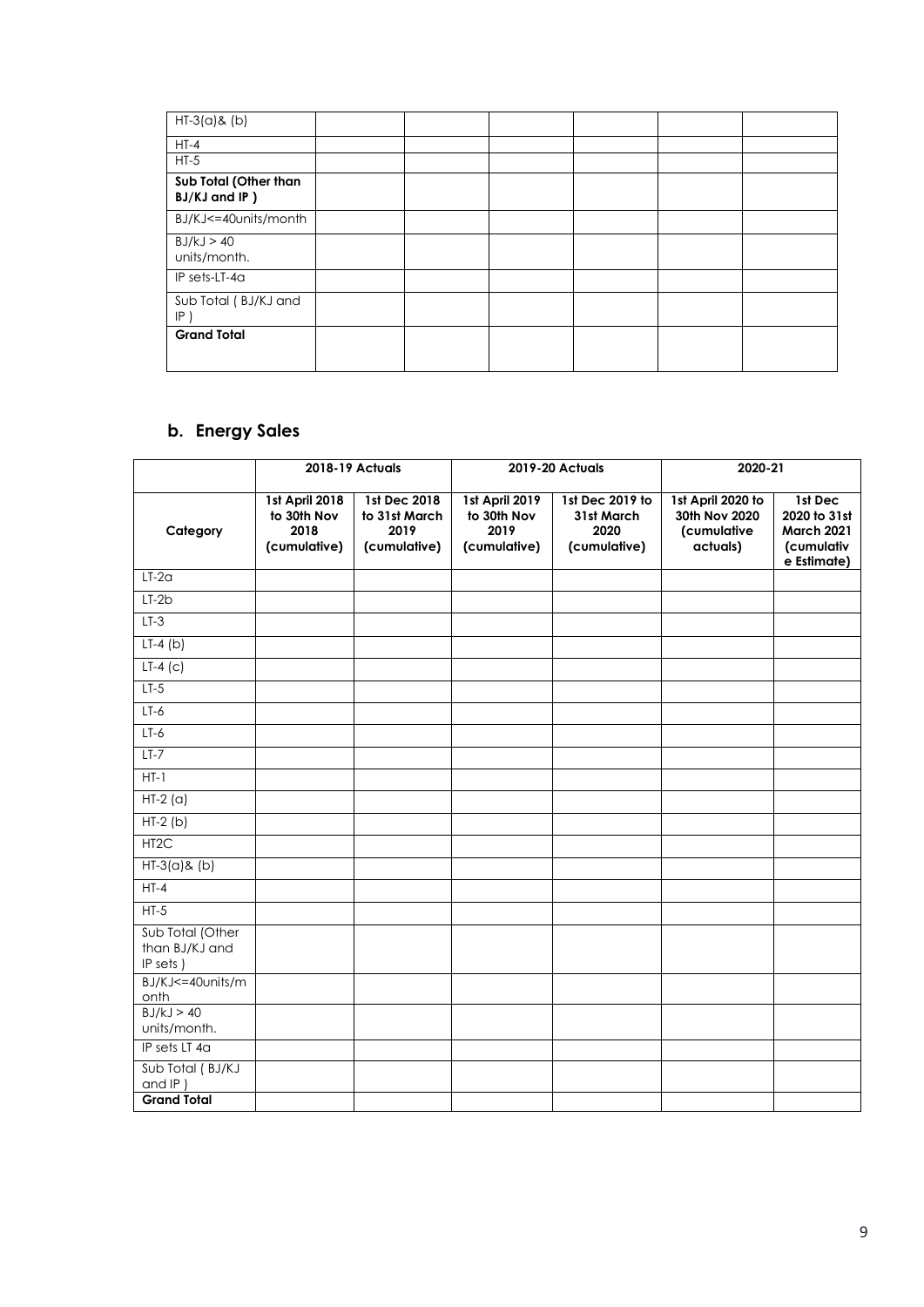#### **2. Capital Expenditure:**

#### **A. CESC APR Capex FY20:**

- a) CESC, in its APR filing has indicated in page no. 65 that the actual incurred Capex is Rs.585.88 Cores and in page number 66 the same is indicated as Rs.575.23 Cores for FY20, while furnishing the work-wise source of funding. Further under Format D-17, the capital expenditure is mentioned as Rs.667.39 Cores, as against approved amount of Rs.700 Crores for FY20. Hence CESC shall furnish the correct amount of actual capex incurred, as per the audited, for the FY20.
- b) CESC shall submit the break-up details for actual Capex incurred during FY20 as per the **Format-4** annexed hereunder**.**
- c) CESC shall furnish the division-wise details of Pump sets energized under Ganga Kalyana Schemes and SCP/TSP schemes, amount spent, amount of capital grants received from the Government of Karnataka and the balance amount to be received from the Government of Karnataka and the action taken thereon, with documentary evidence.
- d) CESC shall furnish the work-wise details covered under E&I works for having incurred the actual Capex of Rs.133.72 Crores for FY20 duly tallying with the audited accounts figures for FY20.
- e) CESC shall submit Work-wise break up details for other projects, supply bills, LC bills as indicated in page 66 of the filing for FY20 as indicated in the sources of funding for Capex incurred for FY20.
- f) CESC shall furnish the sources of funding for each of the category of works carried out during FY20 duly tallying the figures with the audited accounts for FY20.
- g) CESC shall furnish the capacity-wise details of replacement of failed transformers with new transformers and its cost against Capex of Rs.2.06 Crores incurred for FY20.
- h) CESC shall furnish the target date of completion of the projects sanctioned, total number of BPL beneficiaries serviced under DDUGVY and IPDS Schemes, amount spent, amount of capital grants received from the Government of India, additional grants of 15% from GOI on achievement of prescribed milestones set by GOI from the date of inception of the project till date and the balance amount to be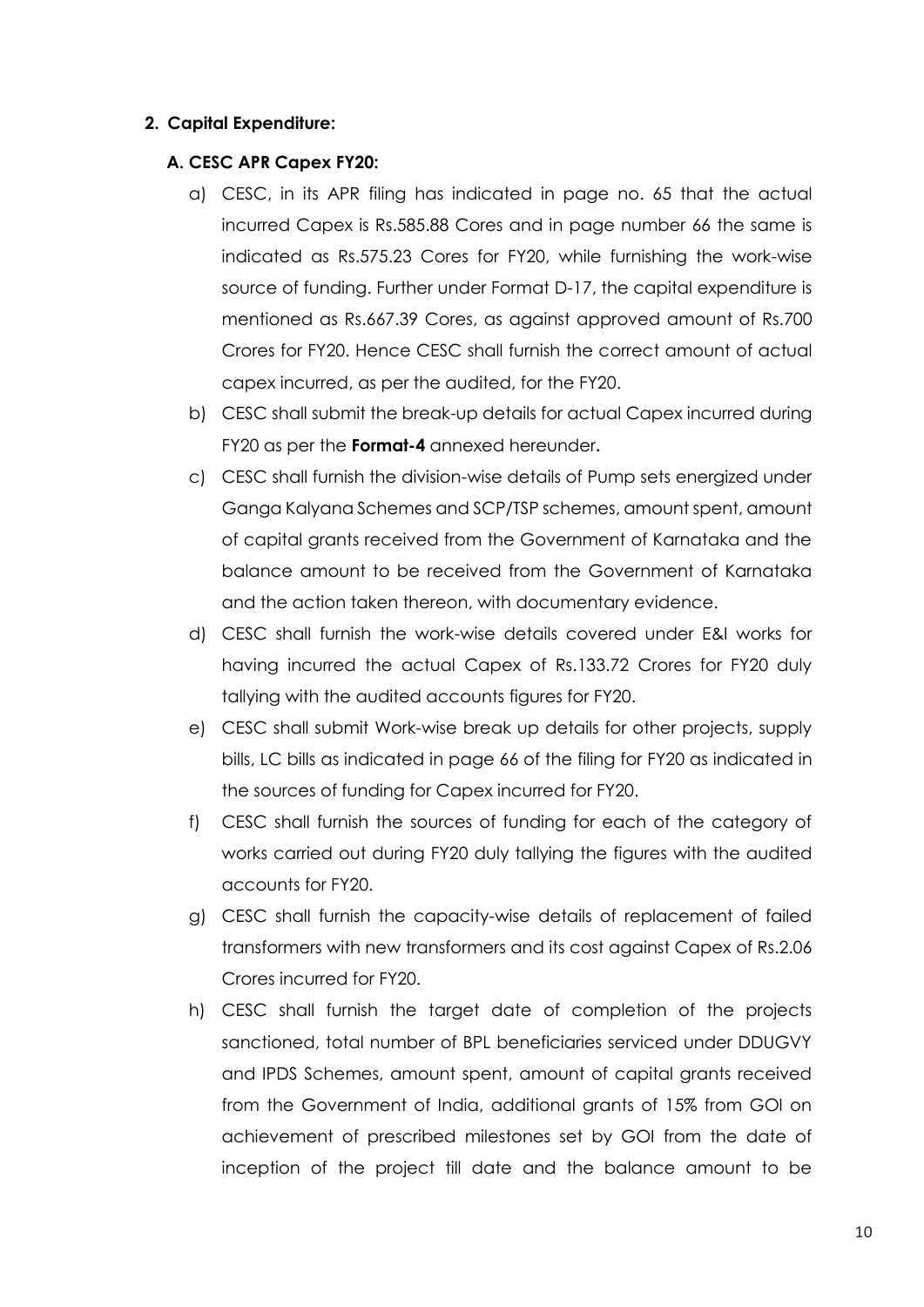received from the Government of India and the action taken thereon with documentary evidence.

- i) CESC shall furnish the reasons with justification for incurring the Capex in FY20 under NJY and RGGJY, as these works were not covered in the approved Capex for FY20 as per MYT Tariff Order 2019.
- j) CESC in page no. 64 in Table indicating the capex for FY20, has furnished lump sum amount of Rs.143.07 Crores, for service connections, water supply, IP sets and new confections. CESC shall furnish work-wise break breakup details for each of these works and the capex incurred thereon against each head. CESC shall furnish the government grants received in respect of water supply, UNIP etc. and the outstanding amount to be received from the Government. CESC shall furnish the actual number of UNIP connections existing as on 01.04.2019, works completed and closing balance of UNIP installations to be provided with infrastructure during FY20 and up to November 2020. CESC shall also furnish source of funding in execution of these works in FY20 to FY22.
- k) Under Model Sub-division works CESC shall furnish the list and number of works sanctioned, Completed, balance number of works to be taken up, details of sources of funding for Capex incurred as per audited accounts, as there is huge difference in the amount submitted by the CESC in page 65(amount incurred is Rs.17.01 Crores) and page 66 (amount incurred is Rs.43.12 Crores) for FY20 and up to November 2020.
- l) Under 5 model villages in each MLA/MP constituencies for FY20, CESC shall furnish the list and number of works sanctioned, completed, balance number of works to be taken up, details of source of funding and the amounts incurred, as per audited accounts for FY20.
- m) The CESC has utilized 'nil' amount in respect of DSM activities (Ag-DSM and Others). This clearly shows lack of seriousness on the part of CESC, in analyzing and managing the peak Load, chalking out Load Strategies, Demand Response, reducing technical and commercial losses etc. CESC shall submit the reason thereof.
- n) CESC shall submit the compliance to the observations made regarding target date of Completion, **Cost benefit ratio**, status of works with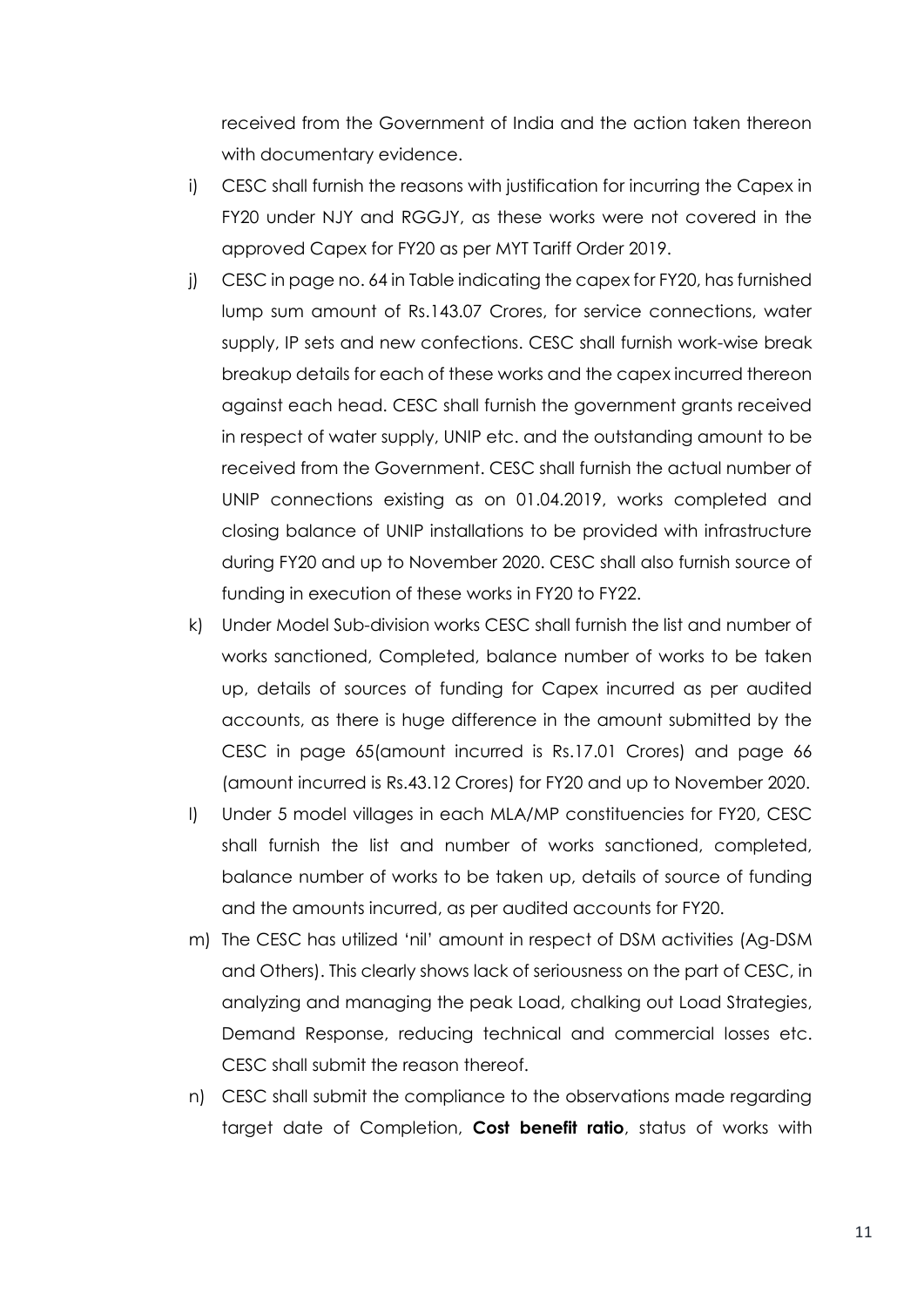respect to the Model Village, Model Sub-Division, DDUGJY and IPDS works as mentioned in the Tariff Order 2020.

- o) CESC shall submit the study report on techno-economic study initiated for providing Thyristor Controlled switched capacitor bank to improve Power factor, as directed in the Tariff Order 2020
- p) CESC shall submit the details as per Tariff Order 2020 (refer Page no 44) for in respect of the following for having incurred the Capex for FY20:
	- I. Distribution losses,
	- II. HT LT ratio,
	- III. Transformer failures,
	- IV. Segregation of loads,
	- V. Power Theft Reduction (number of discrepancies detected),
	- VI. Awareness programs among consumers on the usage and conservation of energy.
	- VII. Metered consumption.
- q) CESC, in its APR filing while furnishing the details of project/work- wise source of funding, has indicated the Capex under the head - Supply Bills and LC Bills. Here it is to pointed out that the actual capital expenditure is supposed to be booked /categorized against the respective capital expenditure head of account. Therefore, CESC shall categorized the actual Capex under the respective heads of account and submit the details to the commission.
- r) The Commission in its Tariff order 2020, has disallowed the Capex incurred for the following Capital works attributable to CESC and KPTCL:
	- I. Construction of link line for Nallur feeder from 66/11 KV Ponnampet MUSS to 11 KV Kanoor feeder in Balele section, Gonikoppal Sub-division, Madikeri division.
	- II. Providing the link line to new Ramenahalli feeder for the overloaded F-3 J.C pura feeder opposite to petrol bunk at J.C. pura towards Ramenahalli in D.M.Kurke section and Banavara Sub-division ,CESC for the categorized amount of Rs 0.2122 Crores.

The Commission had decided that the status of the works which were not meeting the prudence check norms would be reviewed in the next Tariff order. Hence, CESC shall furnish the present status of the work which are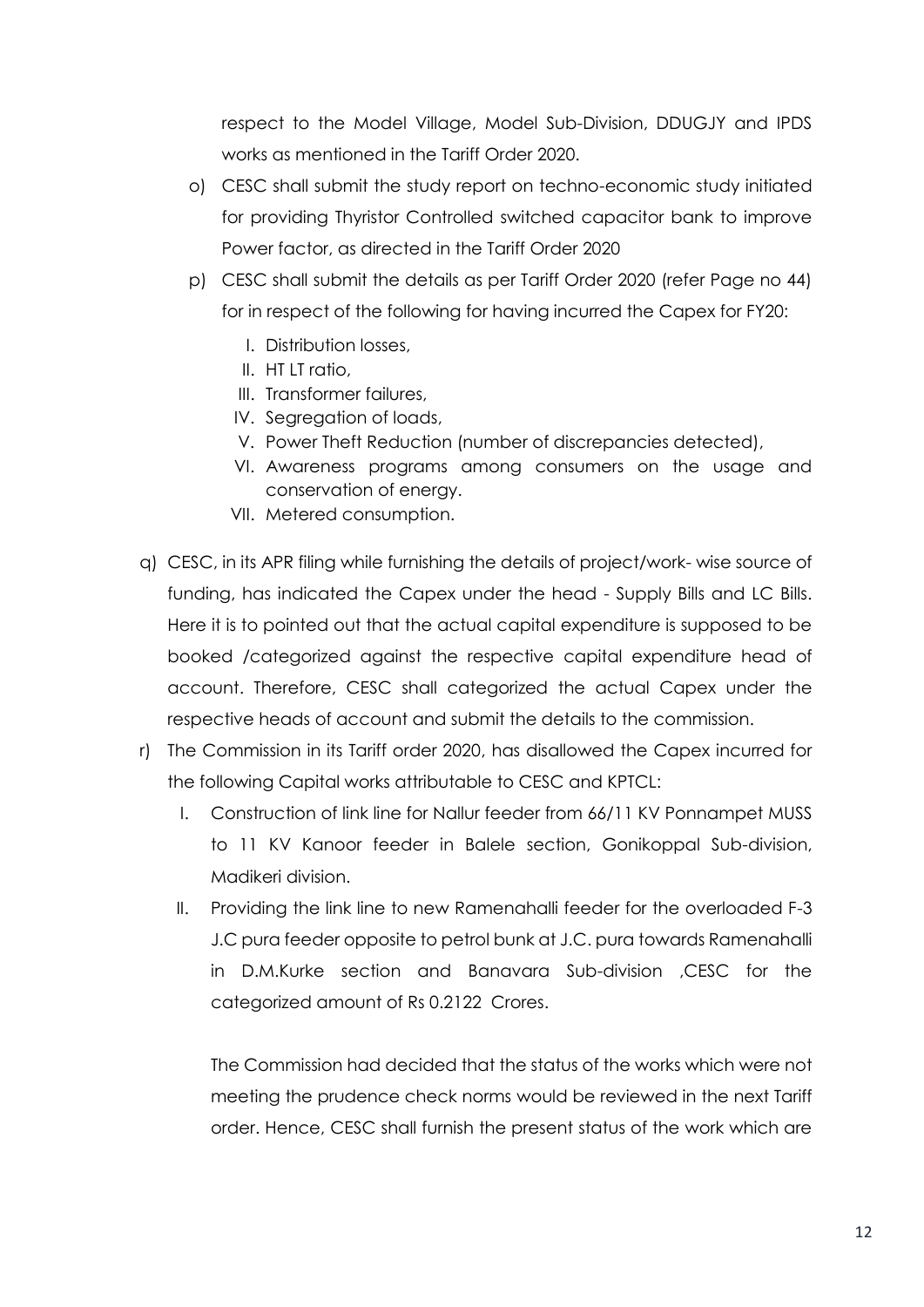considered as imprudent and conditionally prudent in Tariff order 2020 attributable to CESC and KPTCL.

s) CESC shall submit the compliance and the details sought in the Tariff Order 2020 both the physical progress as well as the financial progress, in **respect of all the schemes taken up by CESC in the Format -1, 2 ,3 annexed.**

### **B. CESC Capex proposal for FY22:**

- a) As per the Tariff application, CESC has proposed Capex of Rs.835.50 Crores and Rs.812.25 Crores FY21 and FY22 respectively, in this respect. The CESC shall explain the rationale behind submitting the revised proposal as against the Commission approved capital expenditure of Rs.650 Crores for FY21 in the Tariff Order 2019. Further, as the financial year 2020-21 is nearing completion, why the CESC has proposed the revised Capex at this juncture with the adverse financial condition faced by CESC on the account of COVID-19 shall be explained. It may also be noted that the Commission will take up APR of FY21 during the FY22-23. **Hence the question of revising the capex for FY21 in these proceedings will not arise. CESC shall regulate the capex for FY21, as per the approved figures and any excess amount incurred shall be met through appropriation/ reappropriation within the approved capex.**
- b) As per the ARR filing CESC has projected revised Capex program for Rs.812.25 Crores and restricted the total Capital Expenditure to be incurred during FY22 of RS. 650 Crores as approved by the Commission in its Tariff Order 2019 duly revising the work wise allocations. CESC shall furnish the break up details for the various works covered under revised proposal for FY22.
- c) CESC shall furnish the work-wise breakup details for Rs.165 Crores, Rs.80 Crores towards E&I works, Model sub division respectively.
- d) CESC in its ARR filing for FY22, in page no. 140 has proposed the action plan under IPDS scheme, Distribution network strengthening and metering works in 33 towns with the proposed project cost of Rs.170 Crores. CESC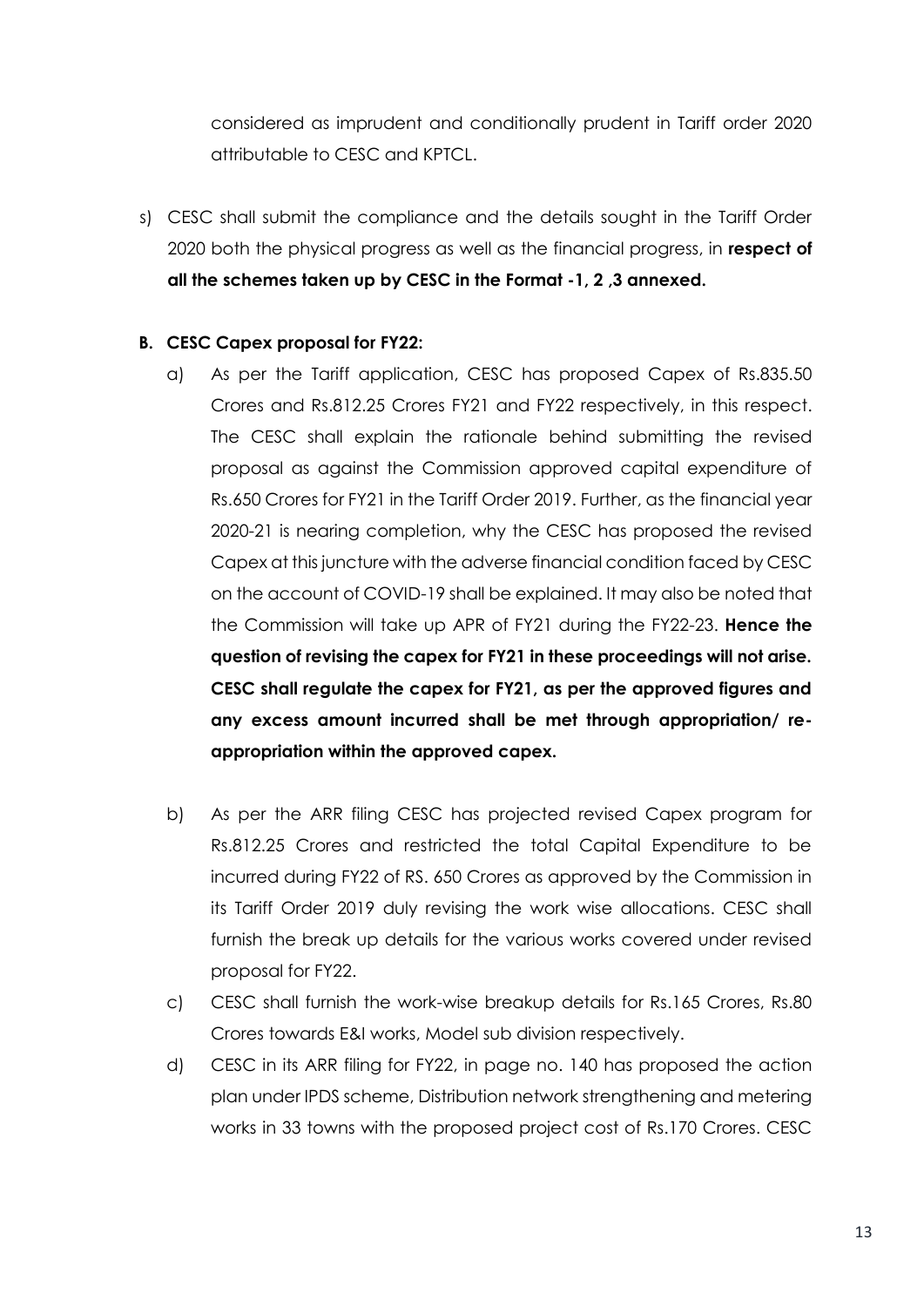has included this amount in the Capex action plan for FY22. CESC shall examine and resubmit the same for FY22.

e) CESC shall furnish the work wise breakup details for Rs.200 Crores towards New projects (any Central & State Govt. programs).

## **FORMAT-1: physical and financial progress, in respect of the schemes taken up by CESC for FY20**

| SI. No.                  | Name of<br>the Scheme | of works<br>Total No. | of Scheme<br>(Rs in Cores)<br>Total Cost | Funding mechanism for<br>the scheme | the<br>ð<br>Scheme<br>Objectives | $\overline{C}$<br>completion of the<br>Scheduled date<br>scheme | completed till FY20*<br>of works<br>$\frac{\dot{Q}}{Z}$ | Objectives achieved<br>with figures | Total expenditure fill<br>$FY20*$ | Balance no. of works to<br>be completed** | Expected expenditure<br>completion of<br>balance works**<br>for | completion of balance<br>$\overline{\circ}$<br>Expected date<br>works | <b>Benefit Ratio</b><br>Cost to |
|--------------------------|-----------------------|-----------------------|------------------------------------------|-------------------------------------|----------------------------------|-----------------------------------------------------------------|---------------------------------------------------------|-------------------------------------|-----------------------------------|-------------------------------------------|-----------------------------------------------------------------|-----------------------------------------------------------------------|---------------------------------|
|                          | <b>DDUGJY</b>         |                       |                                          |                                     |                                  |                                                                 |                                                         |                                     |                                   |                                           |                                                                 |                                                                       |                                 |
| $\mathbf{2}$             | <b>IPDS</b>           |                       |                                          |                                     |                                  |                                                                 |                                                         |                                     |                                   |                                           |                                                                 |                                                                       |                                 |
| 3                        | R-APDRP               |                       |                                          |                                     |                                  |                                                                 |                                                         |                                     |                                   |                                           |                                                                 |                                                                       |                                 |
| $\overline{\mathcal{A}}$ | <b>RGGVY</b>          |                       |                                          |                                     |                                  |                                                                 |                                                         |                                     |                                   |                                           |                                                                 |                                                                       |                                 |
| 5                        | Model Sub<br>Division |                       |                                          |                                     |                                  |                                                                 |                                                         |                                     |                                   |                                           |                                                                 |                                                                       |                                 |
| 6                        | Model<br>Village      |                       |                                          |                                     |                                  |                                                                 |                                                         |                                     |                                   |                                           |                                                                 |                                                                       |                                 |
| 7                        | Smart Grid            |                       |                                          |                                     |                                  |                                                                 |                                                         |                                     |                                   |                                           |                                                                 |                                                                       |                                 |
| 8                        | Any other<br>schemes  |                       |                                          |                                     |                                  |                                                                 |                                                         |                                     |                                   |                                           |                                                                 |                                                                       |                                 |

## **\*FORMAT-2: Year wise break up of no. of works completed and corresponding expenditure**

#### **incurred from the first year of inception of the scheme to till FY20**

| SI.No.        | Name of the           |                        | 1st year                                                           |                                                                | 2 <sup>nd</sup> year                                   |                                                               | .                                                |                                    | .                                 |
|---------------|-----------------------|------------------------|--------------------------------------------------------------------|----------------------------------------------------------------|--------------------------------------------------------|---------------------------------------------------------------|--------------------------------------------------|------------------------------------|-----------------------------------|
|               | Scheme                | No. of works completed | ίŔ<br>incurred<br>$\delta$<br>Expenditure<br>$\mathrel{\mathop:}=$ | completed<br>of works<br>$\frac{\dot{\mathrm{o}}}{\mathrm{Z}}$ | ίg<br>Expenditure incurred<br>δĪ<br>$\overline{\Xi}$ . | completed<br>works<br>$\sigma$<br>$\frac{\dot{\rm o}}{\rm Z}$ | (Rs<br>incurred<br>$\delta$<br>Expenditure<br>그. | Total no. of<br>works<br>completed | Total<br>expenditure<br>till FY20 |
|               | <b>DDUGJY</b>         |                        |                                                                    |                                                                |                                                        |                                                               |                                                  |                                    |                                   |
| $\mathbf{2}$  | <b>IPDS</b>           |                        |                                                                    |                                                                |                                                        |                                                               |                                                  |                                    |                                   |
| $\mathfrak 3$ | R-APDRP               |                        |                                                                    |                                                                |                                                        |                                                               |                                                  |                                    |                                   |
| 4             | <b>RGGVY</b>          |                        |                                                                    |                                                                |                                                        |                                                               |                                                  |                                    |                                   |
| 5             | Model Sub<br>Division |                        |                                                                    |                                                                |                                                        |                                                               |                                                  |                                    |                                   |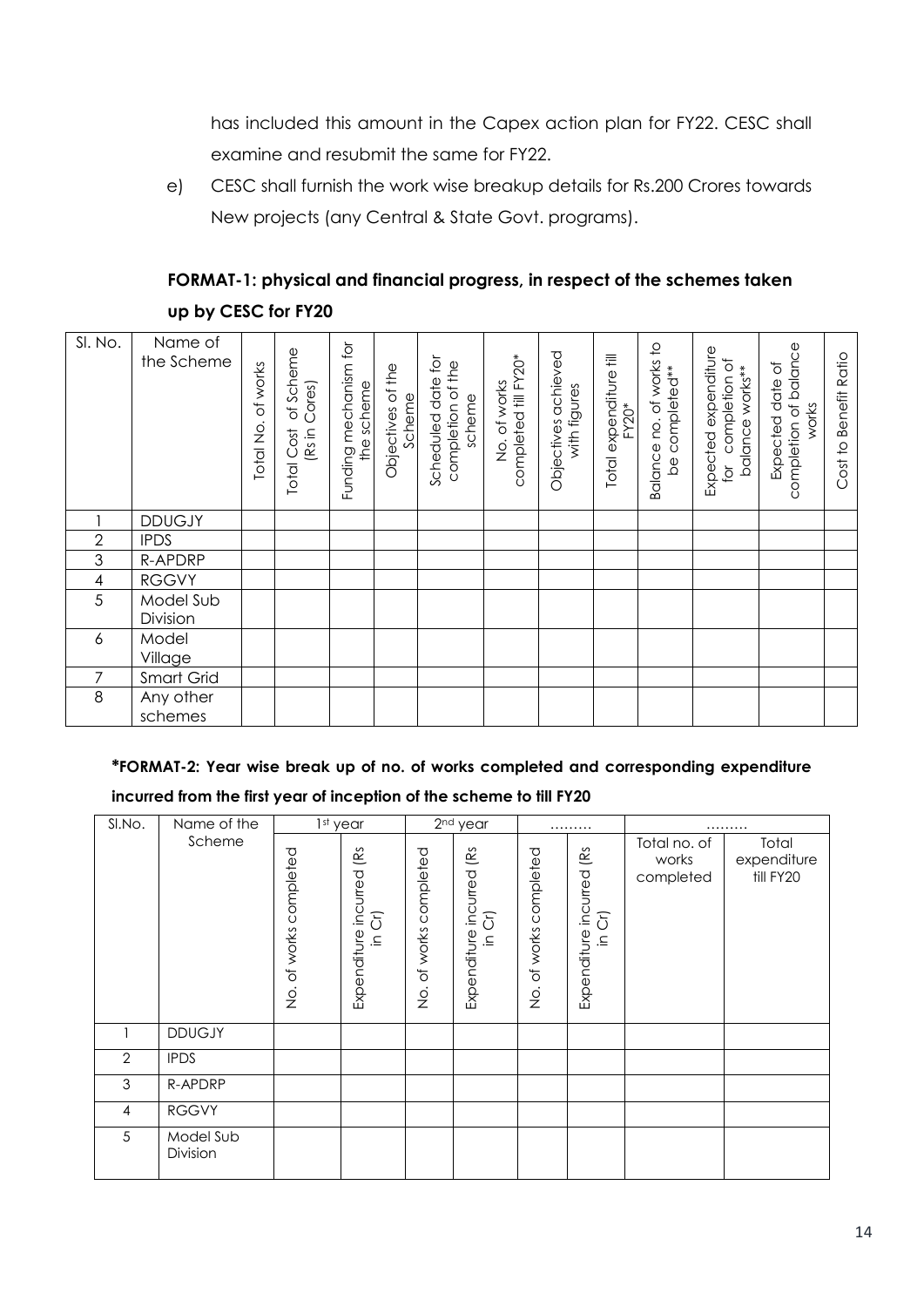| Model Village        |  |  |  |  |
|----------------------|--|--|--|--|
|                      |  |  |  |  |
| Smart Grid           |  |  |  |  |
| Any other<br>schemes |  |  |  |  |

## **\*\*FORMAT-3: Year wise break up of no. of balance works that will complete and corresponding expenditure for completion of balance works of the scheme from FY21 onwards**

| SI.No.         | Name of the<br>Scheme | <b>FY21</b>                     |                                     | <b>FY22</b>                           |                           |                                 | <b>FY23</b>               |                                 | .                         |                                  |                          |
|----------------|-----------------------|---------------------------------|-------------------------------------|---------------------------------------|---------------------------|---------------------------------|---------------------------|---------------------------------|---------------------------|----------------------------------|--------------------------|
|                |                       | ð<br>works to be<br>Balance no. | Expenditure (Rs in<br>$\widehat{C}$ | $\rm 5$<br>works to be<br>Balance no. | Expenditure<br>(Rs in Cr) | đ<br>works to be<br>Balance no. | Expenditure<br>(Rs in Cr) | đ<br>works to be<br>Balance no. | Expenditure<br>(Rs in Cr) | balance works to<br>Total no. of | Total of the<br>expected |
|                | <b>DDUGJY</b>         |                                 |                                     |                                       |                           |                                 |                           |                                 |                           |                                  |                          |
| $\overline{2}$ | <b>IPDS</b>           |                                 |                                     |                                       |                           |                                 |                           |                                 |                           |                                  |                          |
| 3              | R-APDRP               |                                 |                                     |                                       |                           |                                 |                           |                                 |                           |                                  |                          |
| 4              | <b>RGGVY</b>          |                                 |                                     |                                       |                           |                                 |                           |                                 |                           |                                  |                          |
| 5              | Model Sub<br>Division |                                 |                                     |                                       |                           |                                 |                           |                                 |                           |                                  |                          |
| 6              | Model Village         |                                 |                                     |                                       |                           |                                 |                           |                                 |                           |                                  |                          |
| 7              | Smart Grid            |                                 |                                     |                                       |                           |                                 |                           |                                 |                           |                                  |                          |
| 8              | Any other<br>schemes  |                                 |                                     |                                       |                           |                                 |                           |                                 |                           |                                  |                          |

#### \*\*\*\*\*\*\*\*\*\*

**\*\*\*FORMAT-4: Break up of actual capital expenditure.**

| SI.<br><b>No</b> | Heads of works                           | Provisional<br>expenditure<br>utilized in<br>Crores<br>submitted<br>as per tariff<br>filing 2020 | Total<br><b>Numbe</b><br>r of<br>works | Expenditur<br>e pertains<br>to spill over<br>works in Rs.<br>Crores | <b>Numbe</b><br>r of Spill<br>over<br>works | Expenditur<br>e pertains<br>to<br>Fresh/New<br>works in Rs.<br>Crores | Number<br>Οf<br>Fresh/Ne<br>w works |
|------------------|------------------------------------------|--------------------------------------------------------------------------------------------------|----------------------------------------|---------------------------------------------------------------------|---------------------------------------------|-----------------------------------------------------------------------|-------------------------------------|
|                  | <b>E&amp;I Works</b>                     |                                                                                                  |                                        |                                                                     |                                             |                                                                       |                                     |
| a                | Addl. Transformers                       |                                                                                                  |                                        |                                                                     |                                             |                                                                       |                                     |
| $\mathsf{b}$     | Link-Lines                               |                                                                                                  |                                        |                                                                     |                                             |                                                                       |                                     |
| $\mathsf C$      | HT/LT<br>Reconductoring                  |                                                                                                  |                                        |                                                                     |                                             |                                                                       |                                     |
| $\mathbf{2}$     | <b>IPDS</b>                              |                                                                                                  |                                        |                                                                     |                                             |                                                                       |                                     |
| 3                | <b>DDUGJY</b>                            |                                                                                                  |                                        |                                                                     |                                             |                                                                       |                                     |
| 4                | <b>NJY</b>                               |                                                                                                  |                                        |                                                                     |                                             |                                                                       |                                     |
| 5                | <b>RGGVY</b>                             |                                                                                                  |                                        |                                                                     |                                             |                                                                       |                                     |
| 6                | Replacement of<br>failed<br>transformers |                                                                                                  |                                        |                                                                     |                                             |                                                                       |                                     |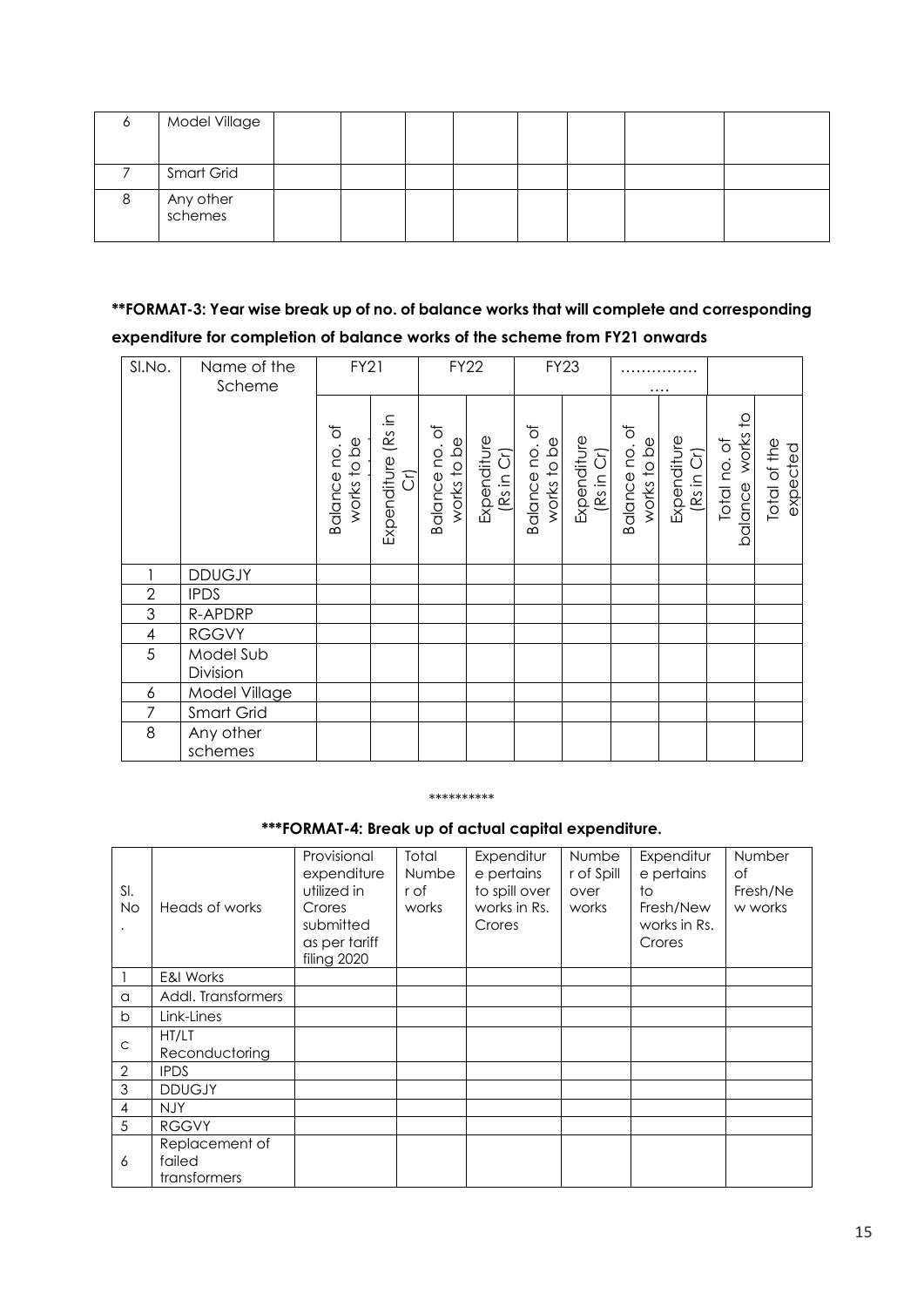| $\overline{7}$     | Service<br>Connections                                 |  |  |  |
|--------------------|--------------------------------------------------------|--|--|--|
| $\alpha$           | Water supply                                           |  |  |  |
| b                  | New connections                                        |  |  |  |
| 8                  | TSP-Energization of<br>IP sets                         |  |  |  |
| 9                  | SCP-Energization<br>of IP sets                         |  |  |  |
| 10                 | Ganga kalyan<br>works -<br>Energization of IP<br>sets  |  |  |  |
| 11                 | <b>Tools and Plants</b>                                |  |  |  |
| 12                 | Civil Engineering<br>Works                             |  |  |  |
| 13                 | Providing meters                                       |  |  |  |
| $\hbox{\tt\alpha}$ | <b>DTC</b>                                             |  |  |  |
| b                  | BJ/KJ                                                  |  |  |  |
| $\mathsf{C}$       | Street light                                           |  |  |  |
| 13                 | replacement of<br>electromechanic<br>al meters         |  |  |  |
| 14                 | providing<br>modems to<br>meters for<br>communication. |  |  |  |
| 15                 | IT initiatives                                         |  |  |  |
| 16                 | 5 Model villages in<br>each MLA/MP<br>constituencies   |  |  |  |
| 17                 | Model Sub Division                                     |  |  |  |
| 18                 | Smart grid                                             |  |  |  |
| 19                 | <b>UNIP</b>                                            |  |  |  |

#### **3. Power Purchases:**

#### **A. APR for FY20**

- a. CESC, in its filing under D1- Format, has indicated the actual per unit cost of Rs.9.86 for the BTPS unit-1Generating station which is on the very higher side when compared with the approved per unit cost for FY20. In this regard, CESC shall submit the reasons with month-wise computation sheet for the same for FY20.
- b. CESC shall furnish the month-wise details of the energy with cost recovery traded with IEX for FY 20 and upto November 2020 for FY 21.
- c. The Commission, in its Tariff Order dated 30th May,2019 has directed CESC as under: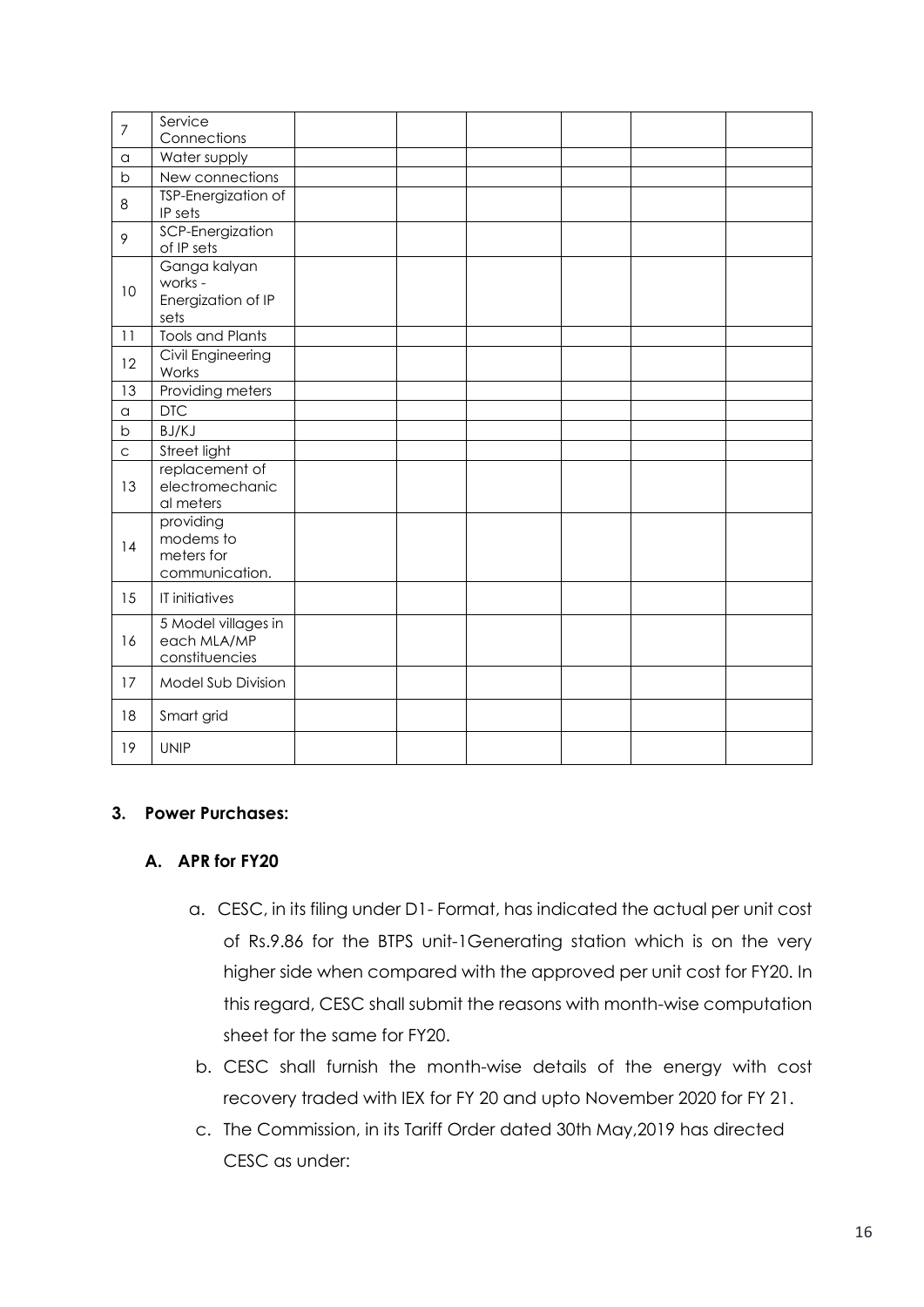"*The Commission notes an abnormal contribution from the State towards payment of PGCIL transmission charges. Due to this there will be a substantial financial impact, resulting in an increase in the retail supply tariff to the end consumers. The Commission, therefore, directs ESCOMs/PCKL to take appropriate action immediately, to resolve the issues with the appropriate authorities regarding the PGCIL transmission tariff. Henceforth, ESCOMs/PCKL shall constitute a dedicated team, which studies the pros and cons of any methodologies/amendments proposed to PGCIL's Transmission tariff or in any such other relevant matters, and shall effectively communicate the same to the concerned authorities, at the draft stage itself. The Commission will not allow such tariff in future, if it considers that the ESCOMs/PCKL have not taken effective and prompt steps to ensure that the PGCIL's transmission tariff is fair and equitable to the State"* 

CESC shall furnish the latest status on the issue and the action taken in the matter.

- d. The Source-wise consolidated SLDC energy reconciliation statement for the energy for FY20 shall be furnished.
- e. CESC shall furnish the plant-wise details of total energy utilized and unutilized in the format annexed at **Annexure-5** considering the merit order dispatch. Any deviation from merit order scheduling should be explained fully.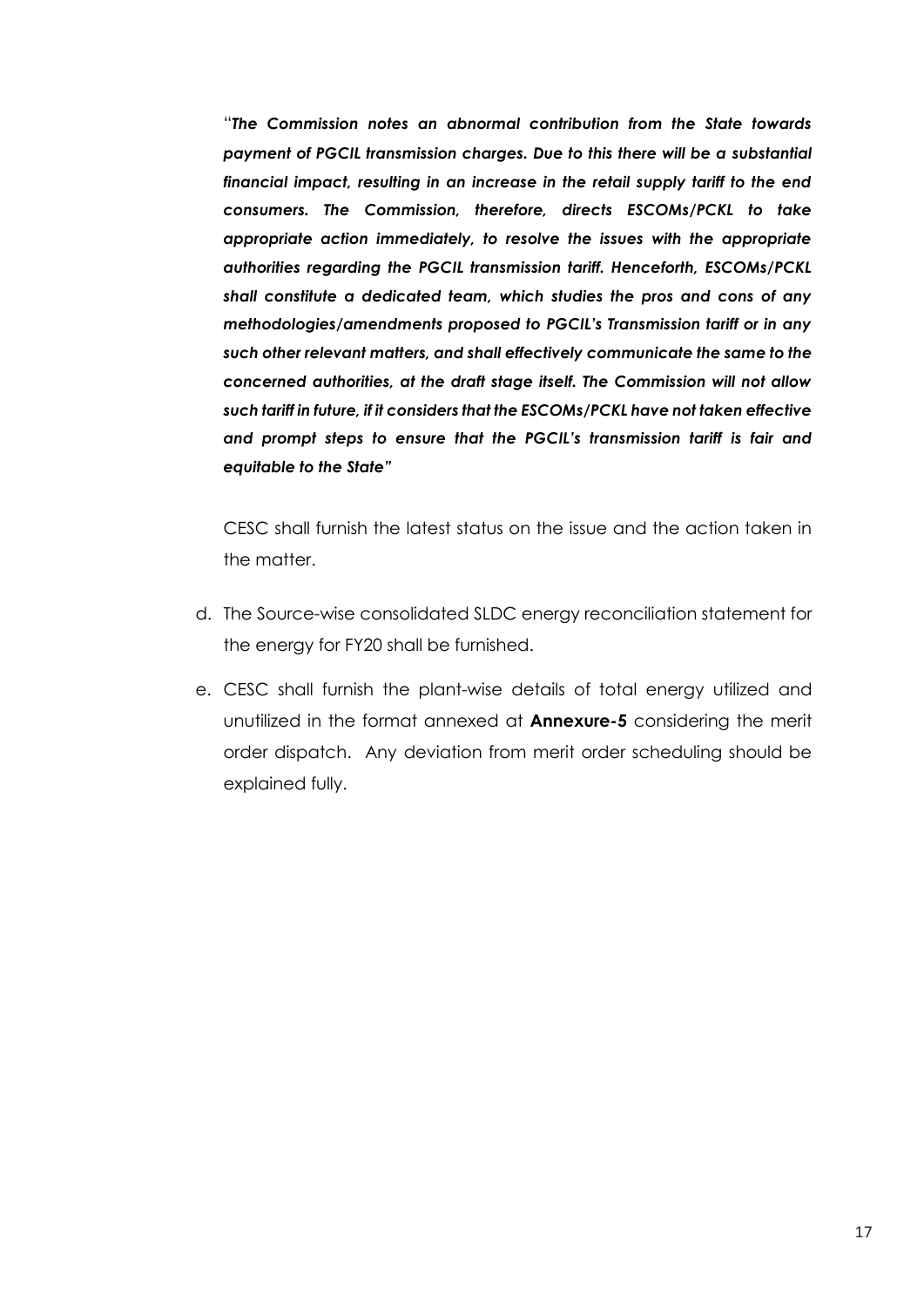#### **Annexure-5**

| SL. | Plant          | Capac   | Variab | Total  | Total   |         | <b>Total energy utilized</b> |          |              |            | <b>Total Energy</b> |
|-----|----------------|---------|--------|--------|---------|---------|------------------------------|----------|--------------|------------|---------------------|
| N   | name           | ity     | le     | Per    | Energy  |         |                              |          |              |            | unutilized          |
| О.  | and            | Charg   | Charg  | Unit   | Availa  | Energy  | Energy                       | Energy   | Total        | Energy     | Capaci              |
|     | capac          | es      | es     | Cost   | ble (in | sold to | sold                         | utilized | energy       | unutiliz   | ty                  |
|     | ity (in        | (Rs/Uni | (Rs/Un | (Rs/Un | MU)     | consum  | though                       | under UI | utilized     | ed due     | Charge              |
|     | MW)            | t)      | it)    | it)    |         | ers (in | power                        | mechani  | (in MU)      | to         | s paid              |
|     |                |         |        |        |         | MU)     | exchan                       | sm (in   |              | backin     | for the             |
|     |                |         |        |        |         |         | ges and                      | MU)      |              | g down     | unutiliz            |
|     |                |         |        |        |         |         | tender                       |          |              | and        | ed                  |
|     |                |         |        |        |         |         | (in MU)                      |          |              | reserve    | energy              |
|     |                |         |        |        |         |         |                              |          |              | shutdo     | (Rs in              |
|     |                |         |        |        |         |         |                              |          |              | wn         | Crores)             |
|     |                |         |        |        |         |         |                              |          |              | (in MU)    |                     |
| 1   | $\overline{2}$ | 3       | 4      | 5      | 6       | 7       | 8                            | 9        | $10 = 7 + 8$ | $11 = 6 -$ | 12                  |
|     |                |         |        |        |         |         |                              |          | $+9$         | 10         |                     |
|     |                |         |        |        |         |         |                              |          |              |            |                     |
|     |                |         |        |        |         |         |                              |          |              |            |                     |
|     |                |         |        |        |         |         |                              |          |              |            |                     |
|     |                |         |        |        |         |         |                              |          |              |            |                     |
|     |                |         |        |        |         |         |                              |          |              |            |                     |

Plant wise details considering the merit order dispatch:

#### **B. CESC Power Purchase for FY22(ARR):**

- 1. CESC in its ARR filing has proposed its requirement of power for 8060.89 MU at a cost of Rs.4206.93 Crores which works out to per unit cost of Rs.4.61 for FY22. The Commission, in its MYT Tariff Order 2019, had approved the energy requirement for CESC at 8073.307 MU at a cost of Rs.3676.91 Crores, the per unit cost being Rs.4.554 for FY22. CESC shall furnish the basis for projecting the source-wise energy for FY22 with the explanation for considering high cost energy as compared with the Commission's approved requirement.
- 2. CESC in its filling, has indicated the energy balancing figure of 916.66MU with a cost of Rs507.75 Crores for FY22. The basis for having projected the energy balancing and the cost shall be furnished.
- 3. The basis and the computation sheet for reckoning the fixed cost and variable charges in respect of each of the generating stations (other than RE sources) shall be furnished for FY22.
- 4. CESC shall furnish the basis and the document in support for considering the fixed cost and the variable cost in respect of BTPS unit-3, YTPS units.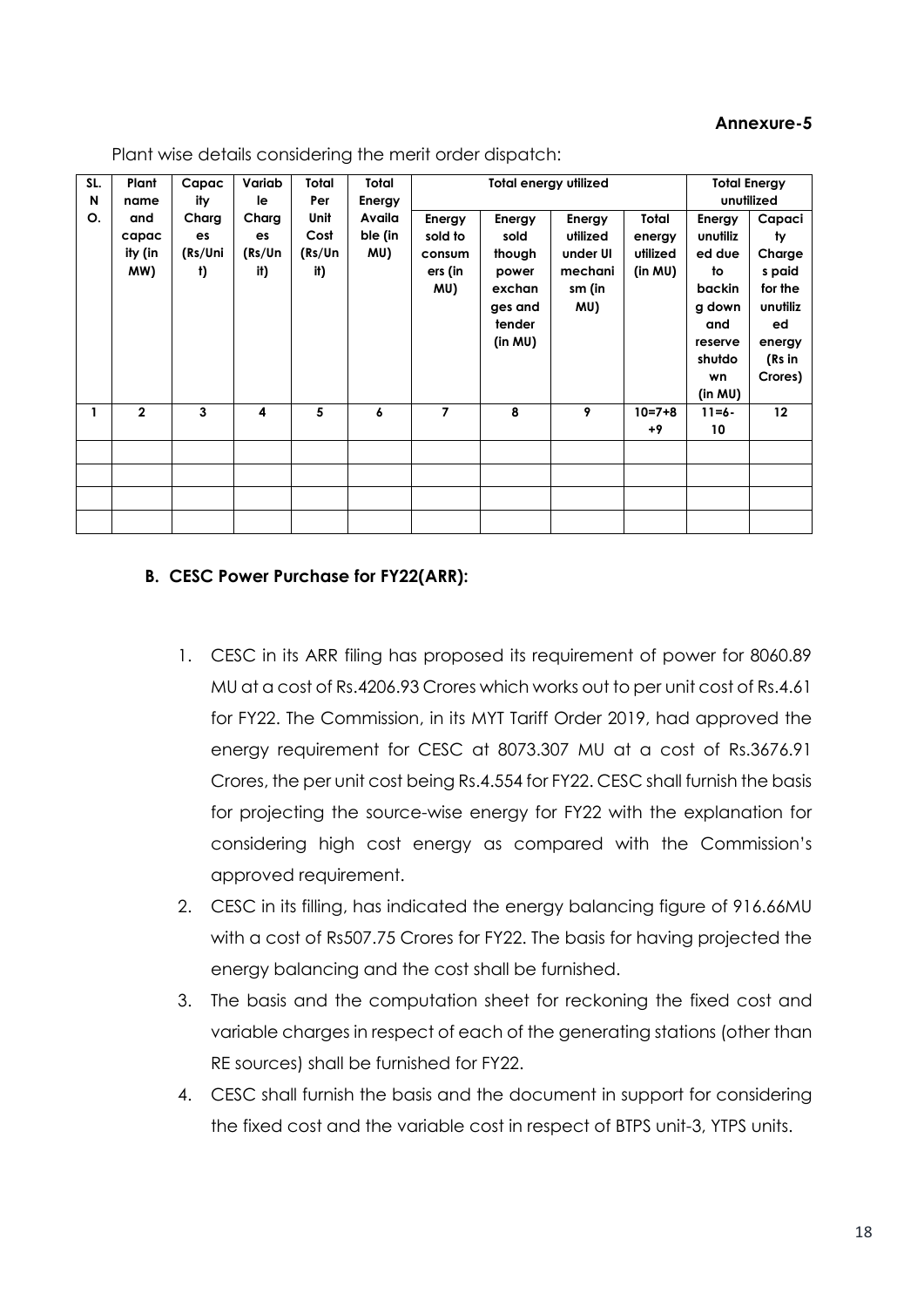- 5. CESC shall furnish source-wise capacity and quantum of energy to be procured from RE projects for which it has executed the PPAs.
- 6. CESC shall furnish the methodology for forecasting the RE energy from different sources for FY22.
- 7. CESC shall submit the detailed power purchase write up as per D1 statement.
- 8.

## **4. CESC APR Distribution Loss for FY 20**:

- 1. CESC in its APR filing for FY 20, has indicated the actual distribution loss of 11.12% as against the approved distribution loss of 12.70%, and then by reduced the loss by 1.58% over approved and 0.92% over FY19. The Commission desires to know action taken by CESC in reduction of 1.58% distribution loss from the approved level.
- 2. CESC in its filing, has indicated the loss of energy to the extent of 525.65 MU (page No:56) transmission loss for FY20 which works out to 6.79% as against 3.162% claimed by KPTCL in its filing for FY20. CESC shall explain the reason for the substantial variance in the transmission losses for FY 20.

## **CESC ARR Distribution Loss for FY 22**:

- 1. CESC in its filing of ARR for FY22 has projected the revised distribution losses of 11.10% for FY21 and 11.05% for FY22. The Commission notes that the actual distribution loss of 12.04% and 11.12% achieved during FY19 and FY20. CESC has considered a meager reduction of 0.02% and 0.05% for FY21 and FY22 is not in commensurate with the amount of capex incurred upto FY20 and the proposed capex for FY21 and FY22. CESC shall reassess and submit the revised distribution losses projection for FY21 and FY22.
- 2. CESC while proposing the capital expenditure required to prioritize investments to specifically reduce losses and improve reliability of distribution system in order to reduce the distribution losses, CESC should identify high loss feeders, high loss subdivision, division and circles. But no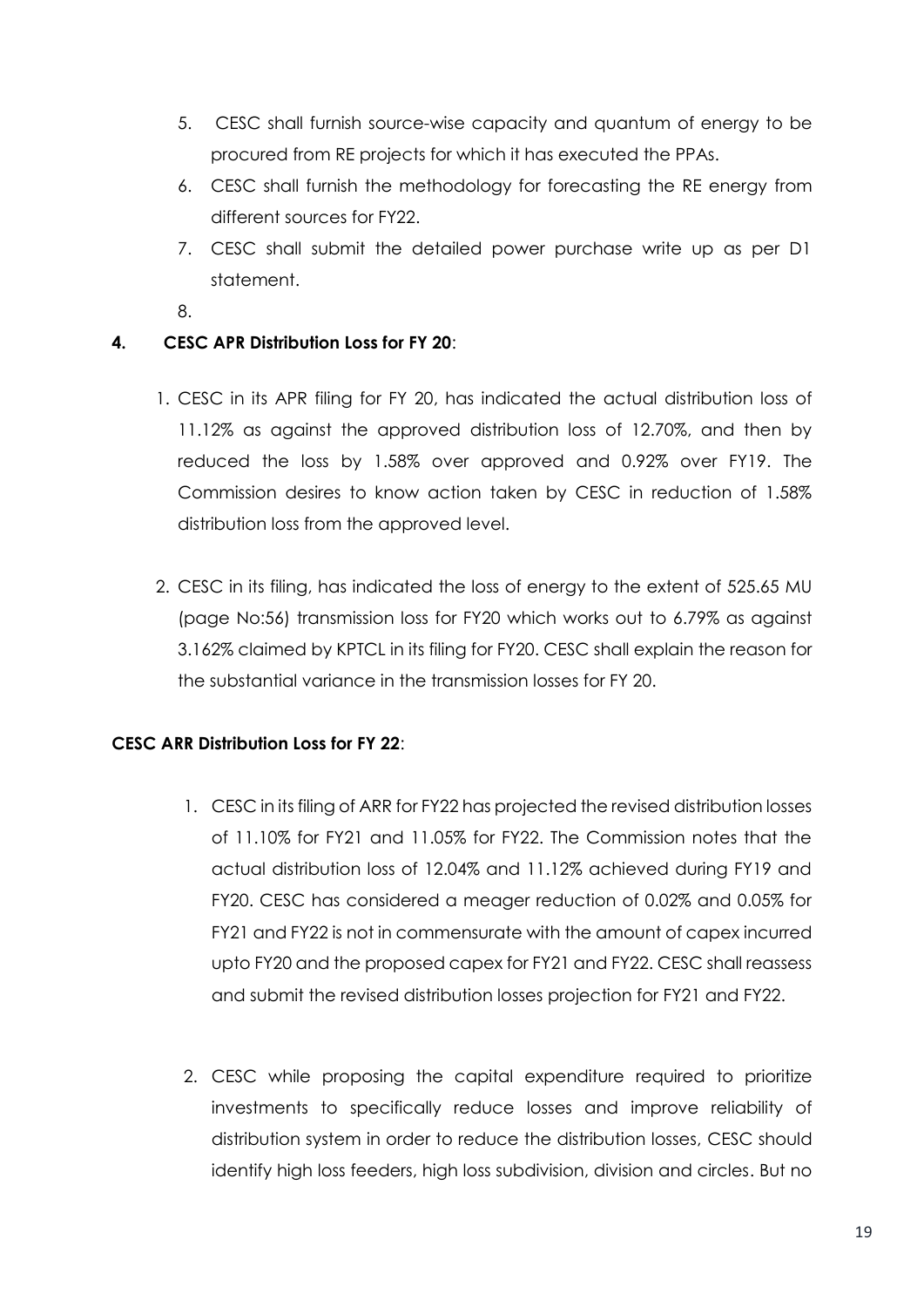such details are indicated in the filing. CESC has to monitor the optimal distribution system loss should be less than 10% even to maintain the voltage regulations within the permissible limits of 9% for 11kV system and 6% for LT distribution system. CESC in order to bringing down the distribution system losses below 10%, CESC has to draw the action plan and submit the same to the Commission.

#### **5. RPO Compliance**

CESC furnishing the details of RPO compliance for FY20, has stated that it has met both solar and non-solar RPO.

The observations of the Commission on RPO are as under:

- **1.** The total power purchase quantum for FY20 as per D-1 format is 7733.95 MU. Net of hydro the power purchase quantum would be 4148.83 MU [7733.59-3376.23(KPCL-hydro)-192.20(VVNL)- 13.87(Jurala)-2.82(TB dam)]. Whereas, CESC at page 63, has indicated the same as 4177.70 MU. **CESC shall clarify in the matter. CESC shall also indicate how much of hydro energy is added or subtracted under energy balance. Also, the power procured from Shimsha shall be indicated separately.**
- **2.** In case of Non-solar, the break up details for 185.70 MU under short term purchase shall be furnished, reconciling the figures with D-1 Format as per accounts.

| <b>Generation source</b> | MU      |
|--------------------------|---------|
| Solar PPA                | 856.52  |
| NTPC VVNL                | 12.80   |
| NTPC NSM                 | 149.57  |
| Solar Roof-Top           | 13.39   |
| Solar-Banked             | 0.45    |
| Total                    | 1032.73 |

**3.** As per D-1 Format the solar energy purchased is as follows: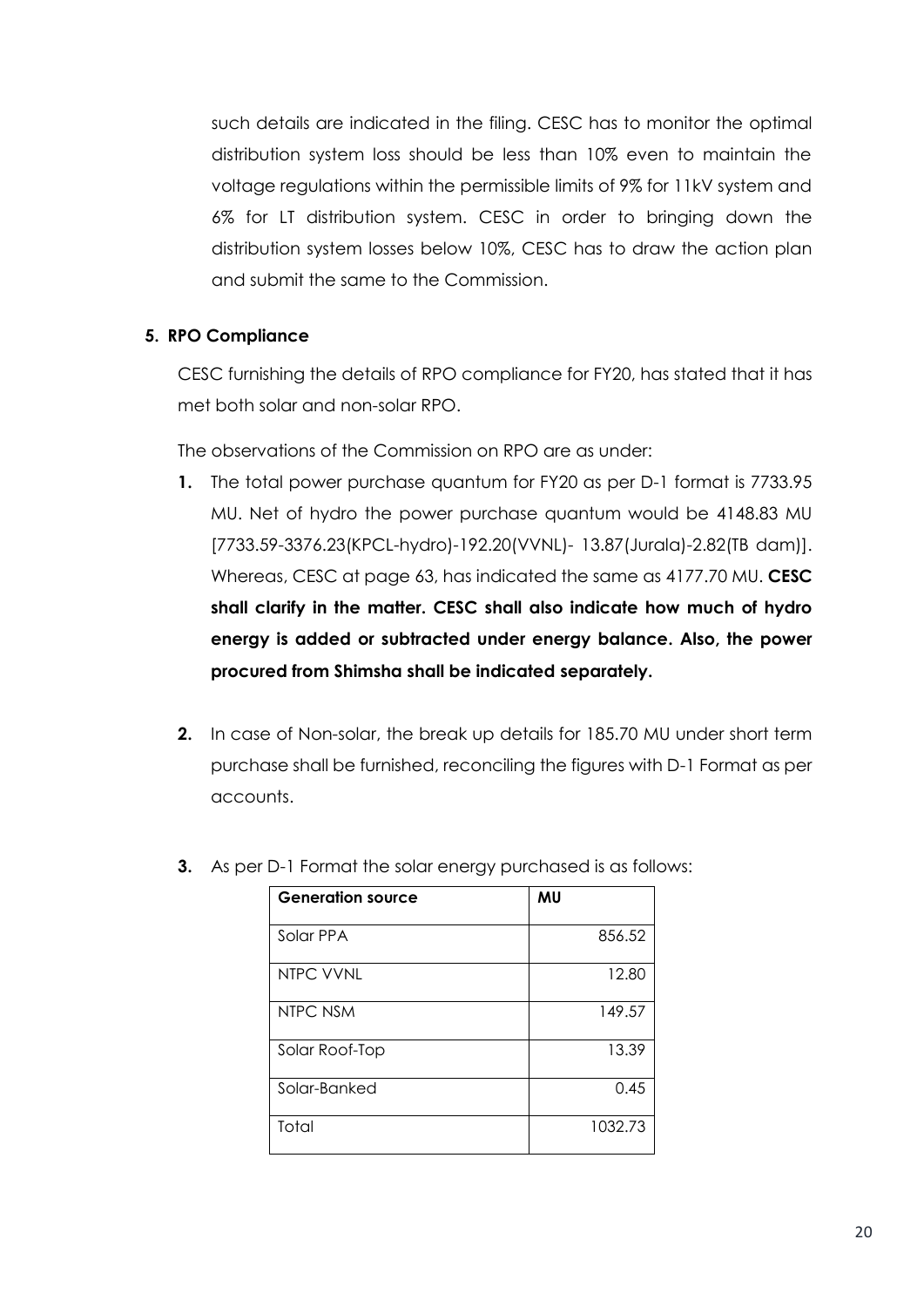| <b>Generation source</b> | MU     |
|--------------------------|--------|
| Medium term Co-gen.      | 185.70 |
| Co-Gen PPA               | 31.14  |
| <b>Biomass</b>           | 8.95   |
| Mini-Hydel               | 251.34 |
| Wind                     | 191.65 |
| <b>Banked Energy</b>     | 13.72  |
| Less purchase under APPC | 6.32   |
| Total                    | 676.18 |

The Non-solar energy purchased as per D1 format is:

## **CESC shall add power procured from Shimsha project to Non-solar RPO compliance, as it is a Mini-Hydel project and rework out the compliance.**

**4.** For validating the RPO compliance and to work out APPC, CESC shall furnish the data as per the format indicated below, duly reconciling the data with audited accounts for FY20 clearly indicating the banked energy etc., explicitly:

#### a. **Non-solar RPO:**

| SI.<br>No.     | <b>Particulars</b>                                                                                                             | Quantum<br>in MU | Cost-Rs.<br>Crs. |
|----------------|--------------------------------------------------------------------------------------------------------------------------------|------------------|------------------|
|                | Total Power Purchase quantum from all sources excluding<br>Hydro energy                                                        |                  |                  |
| $\overline{2}$ | Non-solar Renewable energy purchased under PPA route<br>at Generic tariff including Non-solar RE purchased from<br><b>KPCL</b> |                  |                  |
| 3              | Non-solar Short-Term purchase from RE sources, excluding<br>sec-11 purchase                                                    |                  |                  |
| $\overline{4}$ | Non-solar Short-Term purchase from RE sources under<br>$sec-11$                                                                |                  |                  |
| 5              | Non-solar RE purchased at APPC                                                                                                 |                  |                  |
| 6              | Non-solar RE pertaining to green energy sold to consumers<br>under green tariff                                                |                  |                  |
| 7              | Non-solar RE purchased from other ESCOMs                                                                                       |                  |                  |
| $\,8\,$        | Non-solar RE sold to other ESCOMs                                                                                              |                  |                  |
| 9              | Non-solar RE purchased from any other source like banked<br>energy purchased at 85% of Generic tariff                          |                  |                  |
| 10             | <b>Total Non-Solar RE Energy Purchased</b><br>[No 2+ No.3+No.4+No.5 +No.7+No.9]                                                |                  |                  |
| 11             | Non-Solar RE accounted for the purpose of RPO<br>No.10- No.5-No.6-No.8]                                                        |                  |                  |
| 12             | Non-solar RPO complied in %<br>[No11/No1]*100                                                                                  |                  |                  |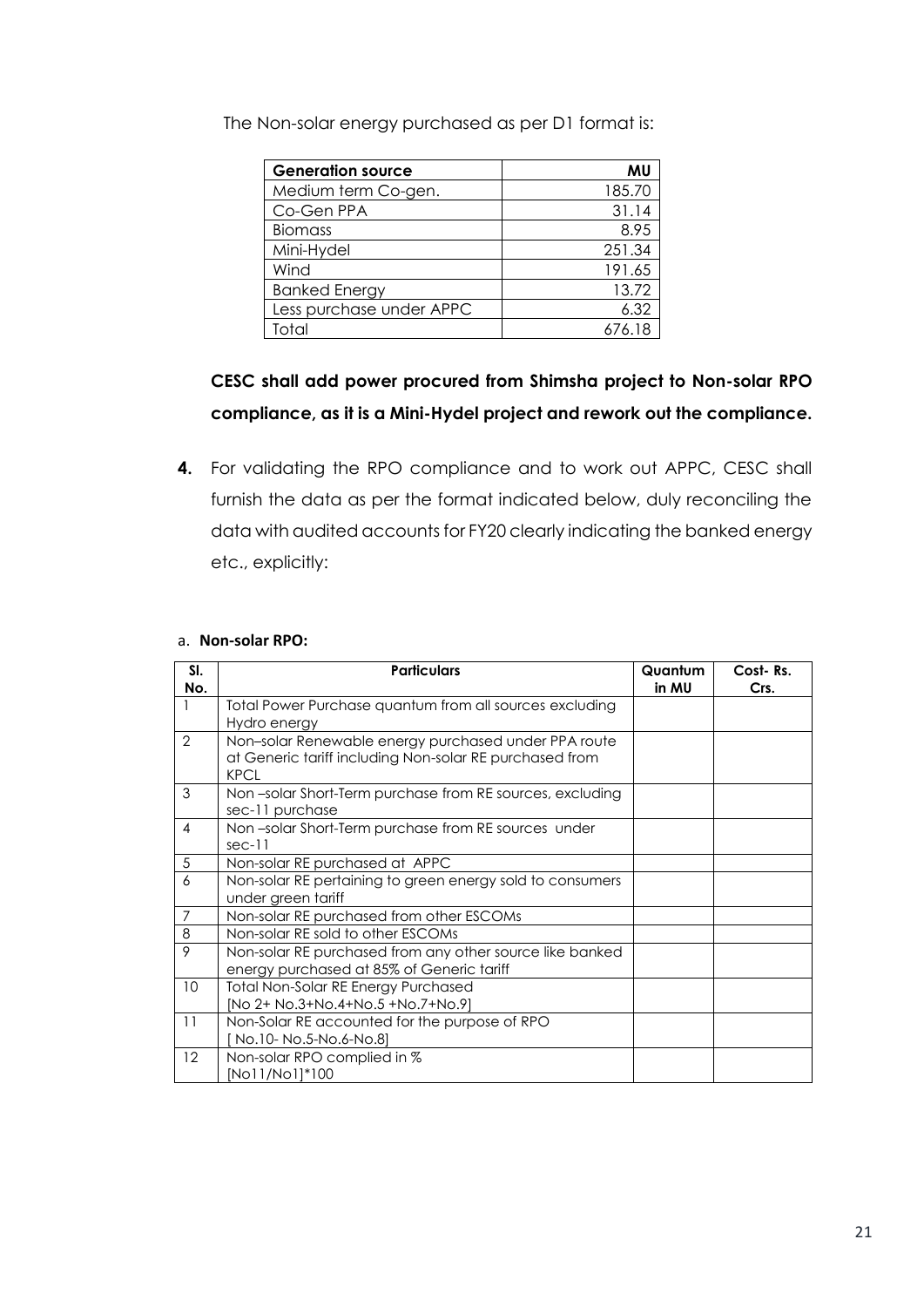#### b. **Solar RPO:**

| SI.<br>No.     | <b>Particulars</b>                                                                                     | Quantum<br>in MU | Cost-Rs.<br>Crs. |
|----------------|--------------------------------------------------------------------------------------------------------|------------------|------------------|
|                | Total Power Purchase quantum from all sources excluding<br>Hydro energy                                |                  |                  |
| $\mathcal{P}$  | Solar energy purchased under PPA route at Generic tariff<br>including solar energy purchased from KPCL |                  |                  |
| 3              | Solar energy purchased under Short-Term, excluding sec-<br>11 purchase                                 |                  |                  |
| $\overline{4}$ | Solar Short-Term purchase from RE under sec-11                                                         |                  |                  |
| 5              | Solar energy purchased under APPC                                                                      |                  |                  |
| 6              | Solar energy pertaining to green energy sold to<br>consumers under green tariff                        |                  |                  |
| $\overline{7}$ | Solar energy purchased from other ESCOMs                                                               |                  |                  |
| 8              | Solar energy sold to other ESCOMs                                                                      |                  |                  |
| 9              | Solar energy purchased from NTPC (or others) as bundled<br>power                                       |                  |                  |
| 10             | Solar energy purchased from any other source like<br>banked energy purchased at 85% of Generic tariff  |                  |                  |
| 11             | <b>Total Solar Energy Purchased</b><br>[No2+ No.3+No.4+No.5+No.7+No.9+No.10]                           |                  |                  |
| 12             | Solar energy accounted for the purpose of RPO<br>No.11- No.5-No.6-No.8]                                |                  |                  |
| 13             | Solar RPO complied in %<br>[No12/No.1]*100                                                             |                  |                  |

#### **5. Wheeling charges:**

a. CESC has proposed wheeling charges of 40.01 paise/unit and 93.35 paise/unit for HT network and LT network respectively. The Commission notes that at page-150, the year is indicated as FY20 instead of FY22. This shall be rectified. Further, CESC shall indicate the applicable losses at HT & LT for wheeling purposes.

#### **6. Cross Subsidy Surcharge:**

CESC has stated that it has worked out the CSS as per the formula specified in the KERC (Terms and conditions for OA) (First Amendment) Regulations,2006 and has proposed the following CSS:

|                  |        |         | Paise/unit |           |         |        |        |
|------------------|--------|---------|------------|-----------|---------|--------|--------|
| Voltage<br>level | $HT-1$ | $HT-2a$ | $HT-2b$    | $HT - 2c$ | $HT-3B$ | $HT-4$ | $HT-5$ |
|                  |        |         |            |           |         |        |        |
| 66kV &           | 60.65  | 215.28  | 246.86     | 217.94    | 67.82   | 181.44 | 390.59 |
| above            |        |         |            |           |         |        |        |
| $HT-11kV$        | 0.00   | 215.28  | 246.86     | 217.94    | 0.00    | 181.44 | 390.59 |
| &33 kV           |        |         |            |           |         |        |        |

The Commission, in its Regulations has adopted the surcharge formula as per Tariff Policy, 2016. As such CESC shall compute the CSS as per Tariff Policy-2016 and indicate the CSS, HT-sub category-wise. Also, if CSS is negative, it shall be made zero.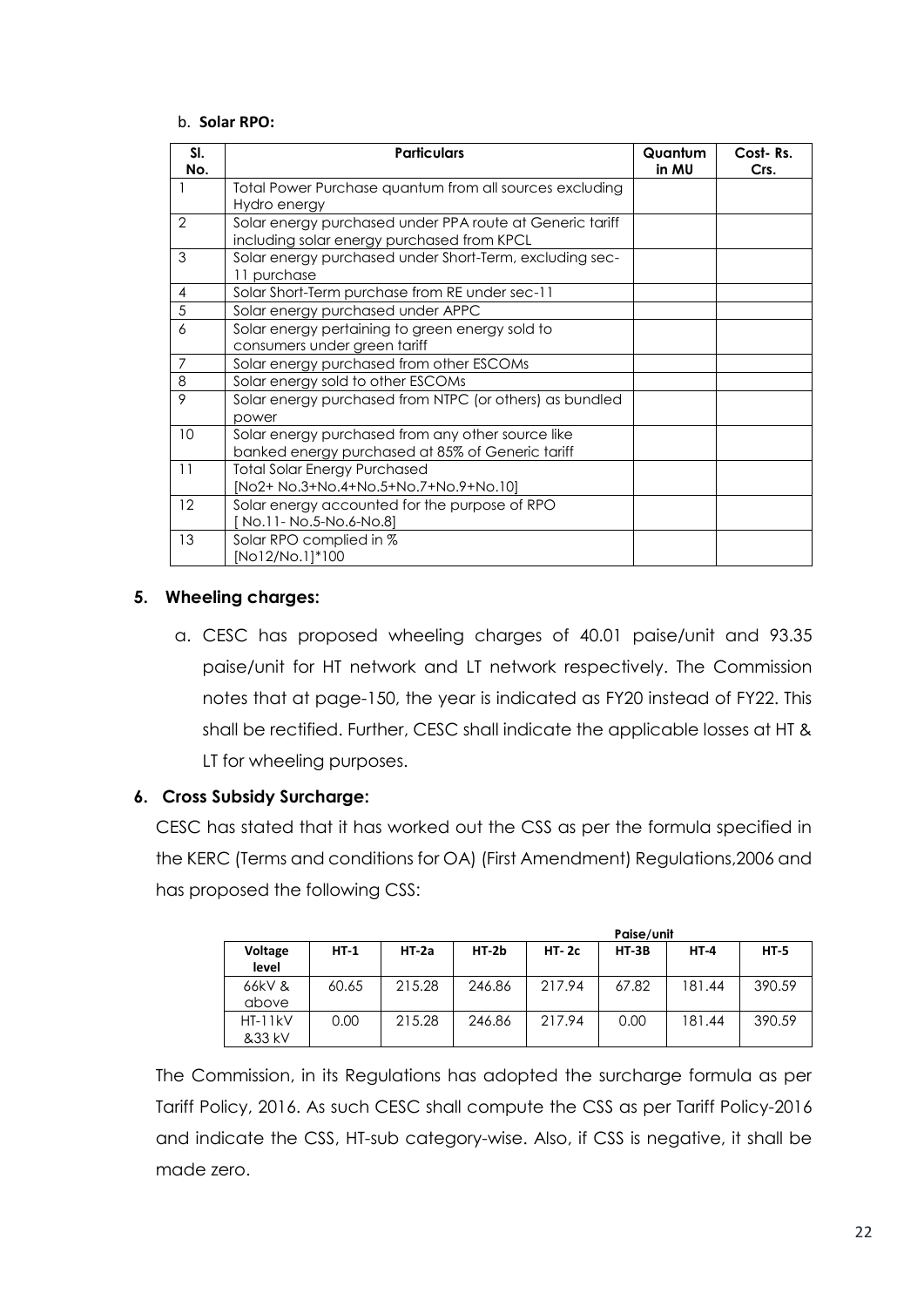#### **8. Additional Surcharge (ASC):**

CESC has worked out Additional surcharge of Rs.3.24/unit as per actuals of FY20 and Rs.4.23/unit as per ARR of FY22 and has requested the Commission to continue levy of ASC for OA consumers procuring power from power exchanges and RE generators.

**The Commission in its previous tariff order dated 04.11.2020, has computed ASC based on the estimated ARR of the year for which tariff is being revised. Hence, CESC shall compute the ASC as per proposed ARR for FY22.**

#### **9. Observations on other items of ARR:**

### **A. APR FY20:**

- 1. CESC, in its tariff application has indicated the number of employees working strength as 6764 as against the sanctioned strength of 10,404 employees for FY20. It is observed from Format-D6 that, as against 9800 number of sanctioned post of all other staff below the officer's grade, 6267 employees are working. CESC shall furnish the cadre-wise details of employees covered under all 'other staff' and explain how it is managing with the existing staff. CESC shall also furnish the number of persons working on outsourcing/on-contract basis and remuneration incurred thereon, during FY 20 and up to October 2020.
- 2. CESC, in its filing, as per D-1 Format has claimed the actual amount of Rs.205.92 Crores as PGCIL charges as against Rs.205.75 Crores approved by the Commission for FY 20. CESC shall furnish month-wise detailed computation, towards the charges paid to PGCIL for FY20 and up to 30<sup>th</sup> November,2020.
- 3. CESC, in its filing under Format-D7, has claimed an amount of Rs.46.15 Crores as the actual expenditure towards 'Other Professional charges and Remuneration paid to the Contract Agencies' for FY20 and projected Rs.55.84 Crores for FY22. CESC shall submit the details for having incurred the expenditure under this head of account for FY20 and the number of persons outsourced on contract basis, besides furnishing the reasons for claiming higher amount of Rs.55.84 Crores for FY22.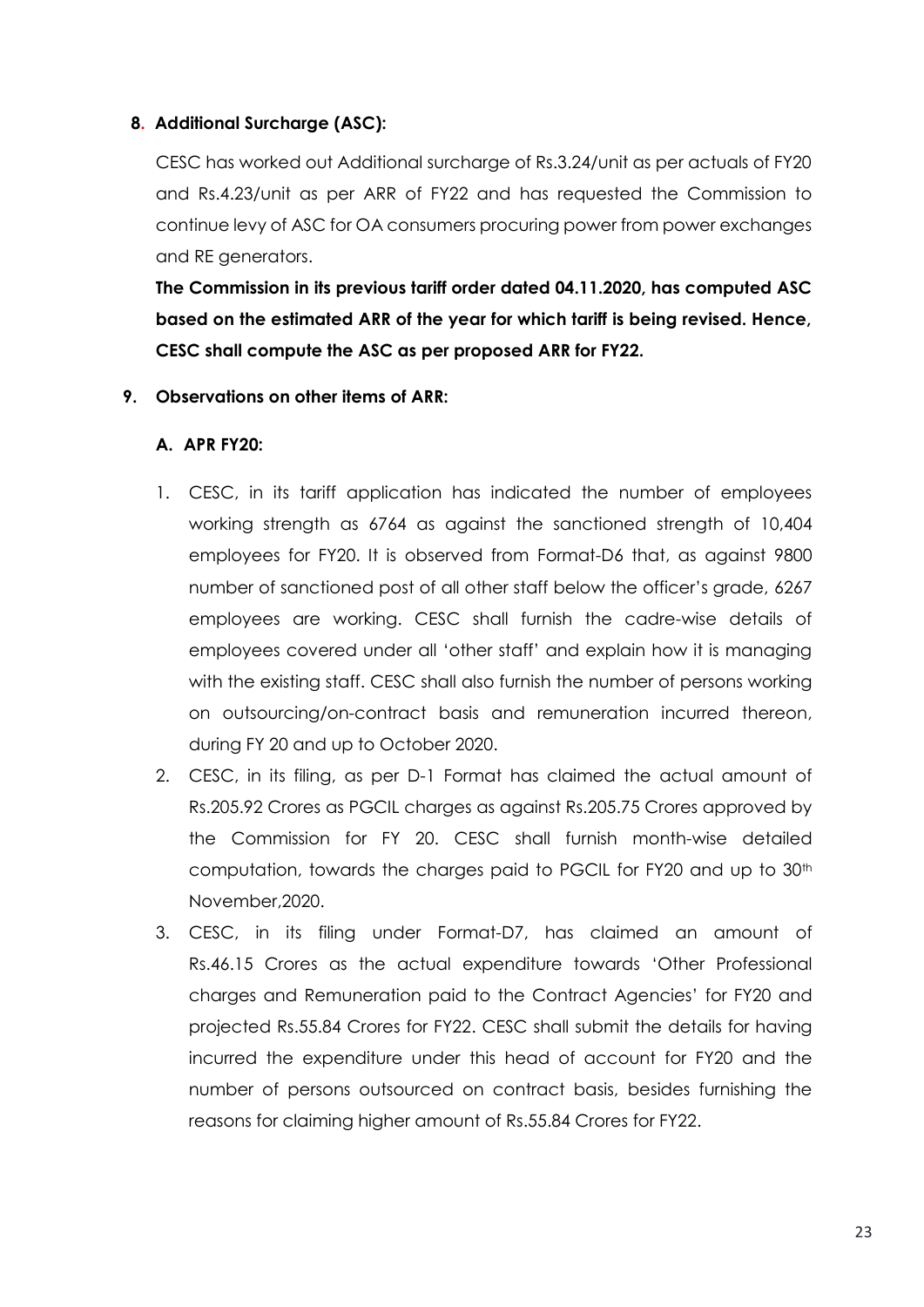- 4. CESC, in its filing has claimed an amount of Rs.18.30 Crores towards conveyance and travelling expenses and Vehicle Hire Charges for FY20 and projected Rs. 22.14 Crores for FY22. The Commission, in its Tariff Order has directed CESC to control the expenses under A&G head of account. Despite issue of directions, the expenditure under this head of account is increasing year on year. CESC shall explain the reason for having incurred higher expenses under this head of account besides furnishing the details about the expenditure incurred on service station manned by regular CESC staff and also the cost of maintenance thereon along with number of vehicle hired.
- 5. CESC, in its filing has claimed an amount of Rs.157.47 Crores towards uncontrollable additional employees cost (Terminal Benefits) for FY20 as against the actual expenditure of Rs.112.09 booked for FY19. Further, CESC has projected Rs.190.52 Crores as terminal benefits for FY22. CESC shall furnish the detailed computation sheet for having incurred / proposed expenditure under this head of account for FY20 and FY22 along with the Actuarial Valuation Report.
- 6. CESC, in its filing of ARR for FY22, under Format D9 has indicated Rs.765.53 Crores towards long term loan barrowings during FY20. Out of this amount, Rs.600 Crores being the Government interest free loans. CESC, shall submit the capital loan details along with the purpose for which the capital loan amounts were drawn (loan- wise) for FY20and up to 30.11.2020 for FY21 in the format enclosed **(Annexure-6).**
- 7. CESC in its filing has indicated the actual capital expenditure as Rs.585.85 Crores in page 65, Rs.575.23 Crores in page 66 and Rs.667.39 Crores under Format D17. CESC shall submit the actual capital expenditure incurred during FY20 duly tallied to the figures booked under each sub head of accounts under 14 series as per audited accounts for FY20.
- 8. CESC shall submit loan-wise details for short term/overdraft drawn during FY20 and up to November,2020 in the format enclosed. **(Annexure – 7)**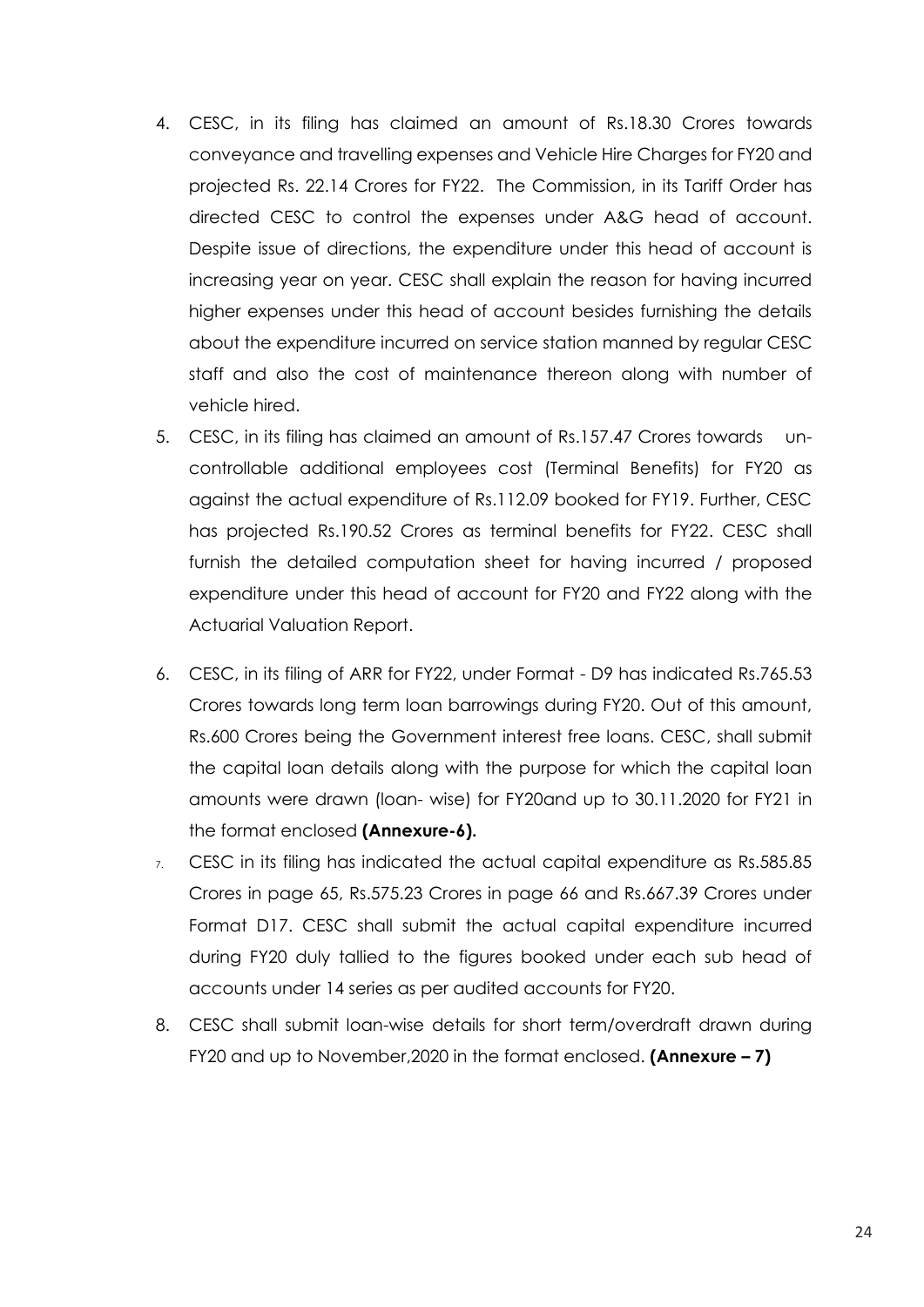#### **B. ARR for FY 22**

- 1. CESC in its filing of ARR for FY22, under Format D9 has indicated Rs.430.48 Crores as new long term loan barrowings for FY22. CESC shall furnish the capital loan-wise details along with the purpose for which the capital loan amounts are proposed to be drawn during FY22, in the format enclosed **(Annexure-6).**
- 2. CESC, in its ARR filing of ARR for FY22 under Format D9 has not proposed any amount of new working capital loan barrowings for FY22 and claimed the interest on working capital for FY22. CESC shall explain the reason for not proposing borrowings of working capital loans for having claimed the interest on working capital for FY22.
- 3. CESC shall submit the details about the measures taken / action plan drawn to reduce the interest burden on Capital loans / working capital loans and late payment surcharge to the power generators as per the guidelines issued by the Govt. of India to reduce the financial burden of the transmission and distribution Companies suffering due to slowdown of economic activities on account of COVID-19.
- 4. CESC, in its ARR filing in page117, without giving the basis and computation sheet, has claimed Rs.49.18 Crores, as interest on consumer security Deposits for FY 22. CESC shall submit the computation sheet along with the documents in support of claiming the Bank Rate as per the provisions of relevant KERC Regulations regarding payment of interest on consumer's security deposit.
- 5. CESC shall submit the actual details of slab-wise of number of consumers, sectioned load and sales for FY 20 and up to nOctober,2020 for FY21under LT-2 (a) domestic category as made out in the following Table:

| Slab        | No. of<br>Consumers | Sanctioned<br>load in Kw | Sales in MU | Demand in<br>Rs. Crores |
|-------------|---------------------|--------------------------|-------------|-------------------------|
| $0 - 50$    |                     |                          |             |                         |
| 50-40       |                     |                          |             |                         |
| $101 - 150$ |                     |                          |             |                         |
| 150-200     |                     |                          |             |                         |
| Above 200   |                     |                          |             |                         |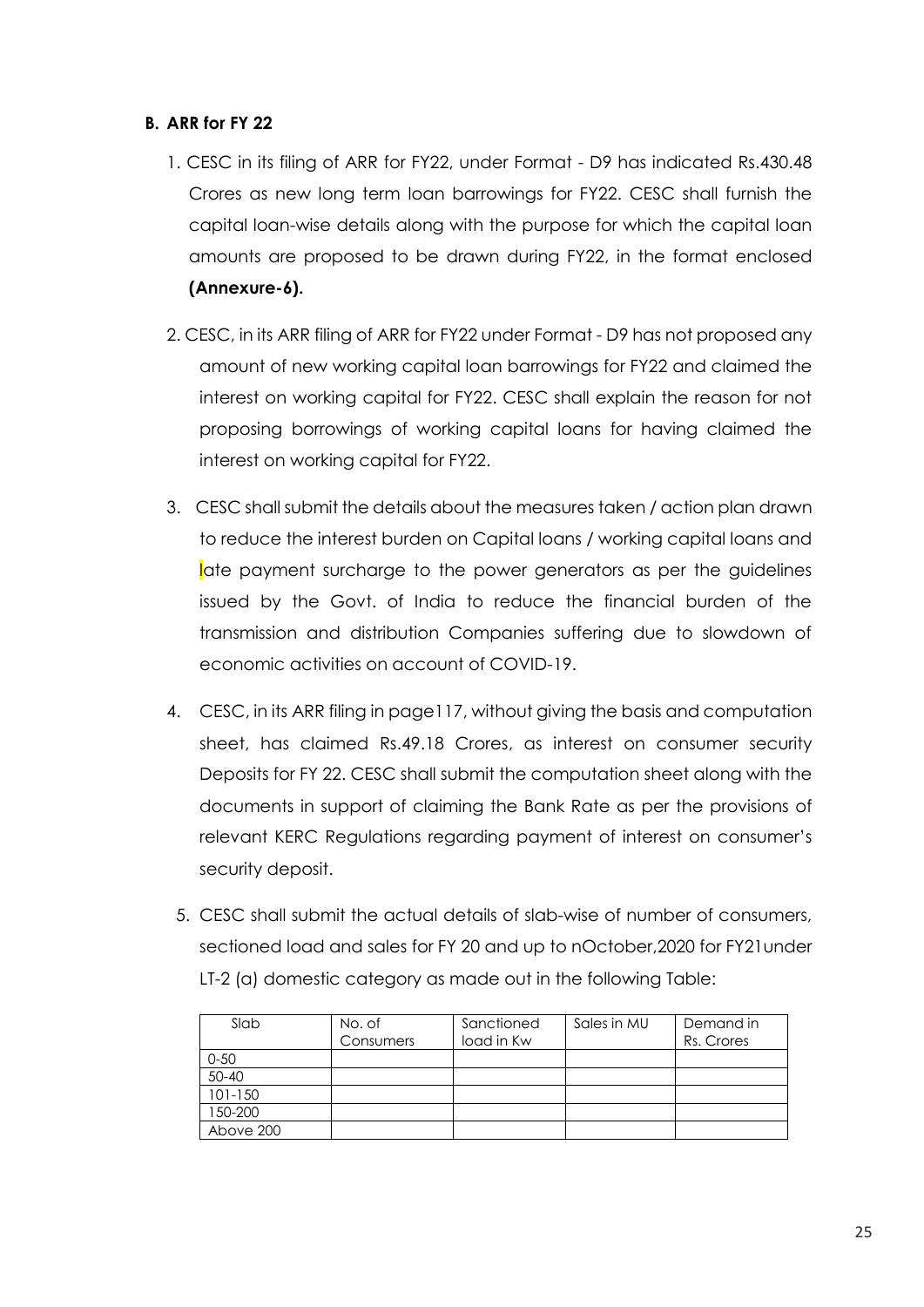- 6. CESC, under Format A-2 (Balance sheet) has indicated Rs.1160.32 Crores and Rs.1333.07 Crores as opening and closing balance of receivable from consumers for sales of power, as against the actual revenue demand of Rs.4262.88 Crores for FY20. Recovery of 100% of the bill amount is the key factor in running the Company's finances most viably. This is also a key factor in achieving lower percentage of AT &C losses of the Company, besides reducing the interest burden on the power purchase and bank loans. CESC shall furnish the reasons for the accumulation of revenue receivables from the consumers during FY20 and the efforts made so far and the action plan drawn for full recovery of arrears. CESC shall also explain the basis for projecting a higher amount of closing balance of receivables for Rs.1507.75 Crores and Rs.1381.03 Crores for FY21 and FY22.
- 7. CESC shall submit the following category / sub-category-wise details under LT and HT in respect of Poultry Farms, Cold Storage Plants and Ice Manufacturing Plants based on the actual as on 31.03.2020 and as on 30.11.2020.

| Category of<br>consumers | No. of<br>consumers | Sanctioned<br>load in Kw/HP | Sales in<br><b>MU</b> | Rev.<br>Demand<br>for FY20 | Rev.<br>Demand<br>for FY21<br>(upto<br>Sep.20) |
|--------------------------|---------------------|-----------------------------|-----------------------|----------------------------|------------------------------------------------|
|                          |                     |                             |                       |                            |                                                |
|                          |                     |                             |                       |                            |                                                |
|                          |                     |                             |                       |                            |                                                |

 8. CESC in its filing of APR for FY20 and revised ARR for FY22, has indicated the actual closing balance of work in progress of Rs.408.53 Crores for FY20, Rs.363.71 Crores for FY21 and Rs.402.78 Crores for FY22. Considering the actual Capex of FY20 and the proposed Capex for FY21 and FY22 the closing balance of work-in-progress is on the higher side. CESC has to take necessary action to complete the capex works in time so that the desired benefit of the works should reach the ultimate consumers. CESC shall furnish the reasons for the accumulation of balances under this head of account and the action plan drawn thereon for the reduction of amount under workin-progress.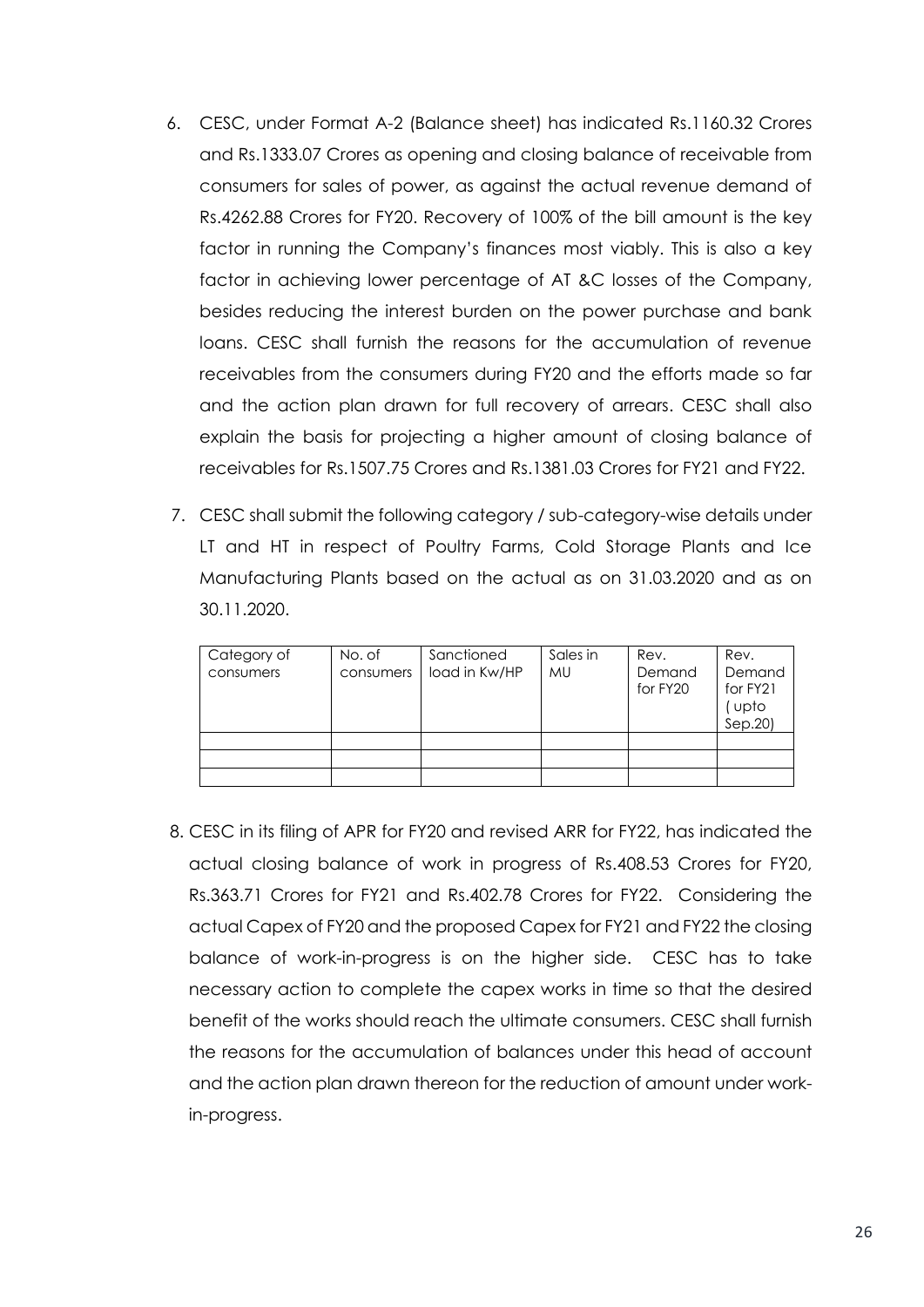- 9. BESCOM in its ARR filing under 'New Proposals for FY22', has proposed the new scheme to HT consumers with the aim to bring back the consumers who have opted for open access/wheeling/ captive power and also to sell the surplus power in the state at the reduced rate of energy charges. CESC shall submit its views on the proposal of BESCOM.
- 10. CESC in its filing of ARR for FY22 under 'New Proposals' has request the approval of the Commission for the following:
	- i) to classify the energy used by the Club House and other activities within the Apartments under LT-3 (commercial) tariff schedule.
		- ii) continuation of the Special Incentive Scheme with some modification.
		- iii) merging of both rural and urban consumers under one tariff.
	- iv) application of commercial tariff to hospitals and educational institutions run by private /aided or unaided institutions form LT2(b)/HT2(c) to LT3/HT2(b) tariff schedule.

The Commission in its earlier Tariff Orders and also in Tariff Order 2020, on the similar request received from the BESCOM and other ESCOMs has taken a decision on these issues. Despite the decision of the Commission on these issues, why CESC has raised the same issue, in its filing for FY22, shall be explained.

- 11. CESC shall submit the Audited Accounts with note / explanation / Director Reports in respect of FY20 and half year accounts for FY21.
- 12 CESC shall submit the details for the amount of additional equity received from the Government of Karnataka in various Orders (G.O wise) during FY20 and also in FY21.

## **10. Observations on Directives**:

| Directive No | Directives Issued by the | <b>Observation made</b>                                          |
|--------------|--------------------------|------------------------------------------------------------------|
|              | Commission               |                                                                  |
|              | interaction<br>Consumer  | It was directed to conduct consumer interaction meetings at      |
|              | meeting at Subdivision   | subdivision level chaired by the jurisdictional Superintending   |
|              | level.                   | Engineer (EI) or the jurisdictional Executive Engineer (EI) once |
|              |                          | in a quarter to redress the consumer complaints.                 |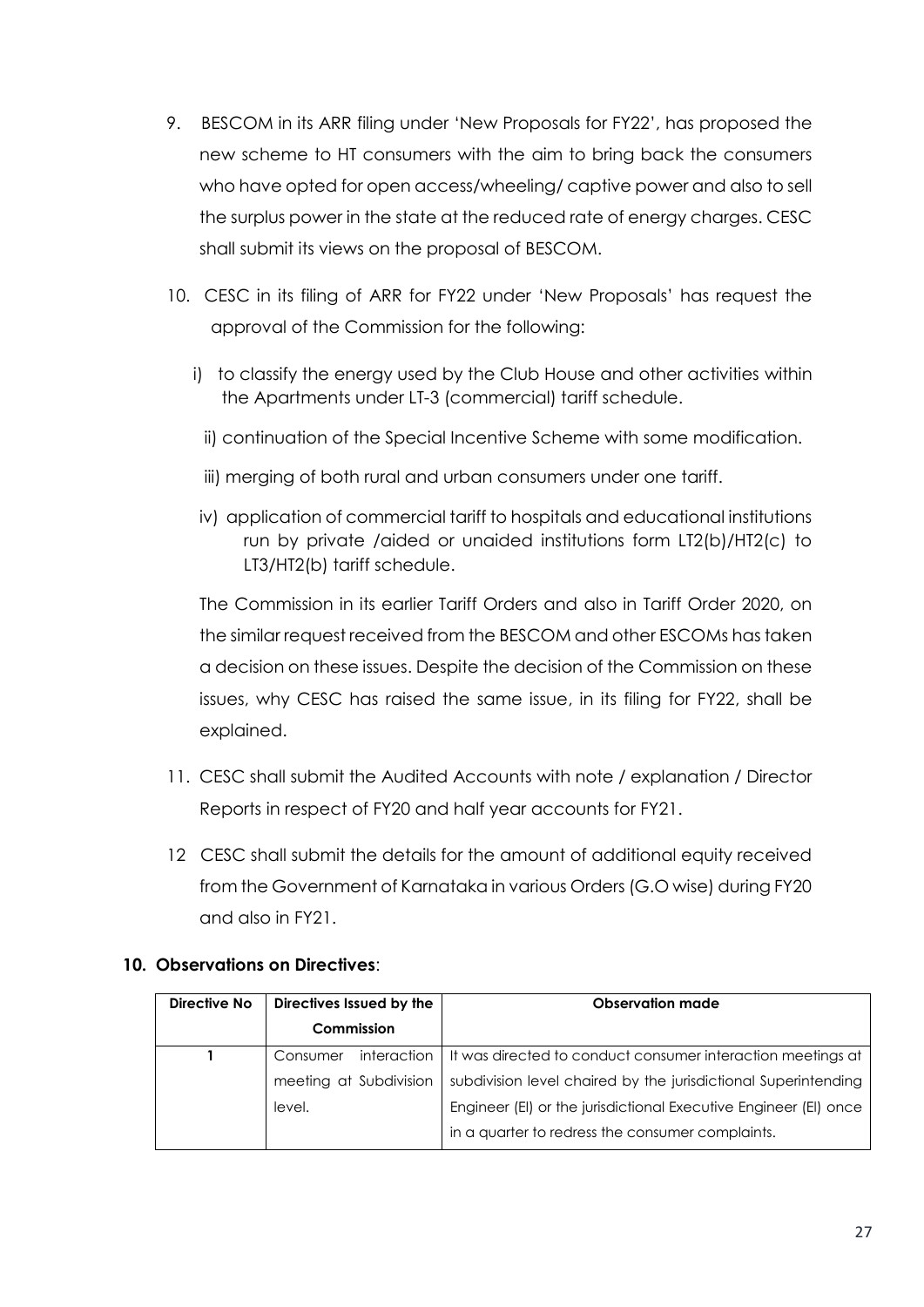| <b>Directive No</b> | Directives Issued by the                                                                                                     | <b>Observation made</b>                                                                                                                 |  |  |  |
|---------------------|------------------------------------------------------------------------------------------------------------------------------|-----------------------------------------------------------------------------------------------------------------------------------------|--|--|--|
|                     | Commission                                                                                                                   |                                                                                                                                         |  |  |  |
|                     |                                                                                                                              | CESC has informed that the CIMs are not conducted in few                                                                                |  |  |  |
|                     |                                                                                                                              | O&M Subdivisions during the 4 <sup>th</sup> quarter of FY20 due to Covid                                                                |  |  |  |
|                     |                                                                                                                              | $-19$ pandemics. But there was no pandemics during the 4th                                                                              |  |  |  |
|                     |                                                                                                                              | quarter of FY20.                                                                                                                        |  |  |  |
|                     |                                                                                                                              | CESC shall furnish the proper reasons for not scheduling the                                                                            |  |  |  |
|                     |                                                                                                                              | CIMs during the 4 <sup>th</sup> quarter of FY20.                                                                                        |  |  |  |
|                     |                                                                                                                              | The CESC should take suitable measures to conduct the CIMs                                                                              |  |  |  |
|                     |                                                                                                                              | effectively in each of the subdivisions and invite the                                                                                  |  |  |  |
|                     |                                                                                                                              | consumers in advance so that the purpose of such meetings                                                                               |  |  |  |
|                     |                                                                                                                              | is well served.                                                                                                                         |  |  |  |
|                     |                                                                                                                              | The CESC shall furnish compliance on this.                                                                                              |  |  |  |
| $\mathbf{2}$        | <b>Directive</b><br>on<br>preparation of energy<br>bills on monthly basis by<br>considering 15 minute's<br>time block period | CESC shall furnish the cost savings involved in respect of the<br>inadvertently banked energy for FY20 and FY21 till September<br>2020. |  |  |  |
| $\mathbf{3}$        | <b>Directive</b><br>Energy<br>on                                                                                             | CESC is not furnishing the compliance on quarterly basis as                                                                             |  |  |  |
|                     | Conservation                                                                                                                 | directed. CESC shall submit the compliance as per the                                                                                   |  |  |  |
|                     |                                                                                                                              | directions.                                                                                                                             |  |  |  |
| 4                   | <b>Directive</b><br>on                                                                                                       | The CESC was directed to carry out effective supervision over                                                                           |  |  |  |
|                     | implementation<br>оt                                                                                                         | the functioning of field offices particularly in rendering of                                                                           |  |  |  |
|                     | Standards<br>Оf                                                                                                              | services to the consumers, relating to restoration of supply of                                                                         |  |  |  |
|                     | Performance (SoP)                                                                                                            | electricity and to submit the details of number of violations of                                                                        |  |  |  |
|                     |                                                                                                                              | SoP by officers, sub-division wise, month wise, amount of                                                                               |  |  |  |
|                     |                                                                                                                              | penalty levied on the officers and the amount paid to the                                                                               |  |  |  |
|                     |                                                                                                                              | consumers for any delay in service.                                                                                                     |  |  |  |
|                     |                                                                                                                              | Directed CESC to conduct awareness campaign at the Hobli                                                                                |  |  |  |
|                     |                                                                                                                              | levels for educating the public about the Standards of                                                                                  |  |  |  |
|                     |                                                                                                                              | Performance prescribed by the Commission. CESC to                                                                                       |  |  |  |
|                     |                                                                                                                              | conduct necessary orientation programme for all the field                                                                               |  |  |  |
|                     |                                                                                                                              | officers and the staff up to linemen to educate them on the                                                                             |  |  |  |
|                     |                                                                                                                              | SoP and the consequences of non – adherence to the SoP                                                                                  |  |  |  |
|                     |                                                                                                                              | and submit the quarterly progress.                                                                                                      |  |  |  |
|                     |                                                                                                                              | But the CESC is not submitting the compliance periodically.                                                                             |  |  |  |
|                     |                                                                                                                              | CESC has not reported anything on the conduct of                                                                                        |  |  |  |
|                     |                                                                                                                              | awareness campaigns in the Hobli levels for educating                                                                                   |  |  |  |
|                     |                                                                                                                              | consumers orientation programs for educating the officers                                                                               |  |  |  |
|                     |                                                                                                                              | and field staff up to the level of lineman. CESC shall submit the                                                                       |  |  |  |
|                     |                                                                                                                              | compliance regularly.                                                                                                                   |  |  |  |
|                     |                                                                                                                              |                                                                                                                                         |  |  |  |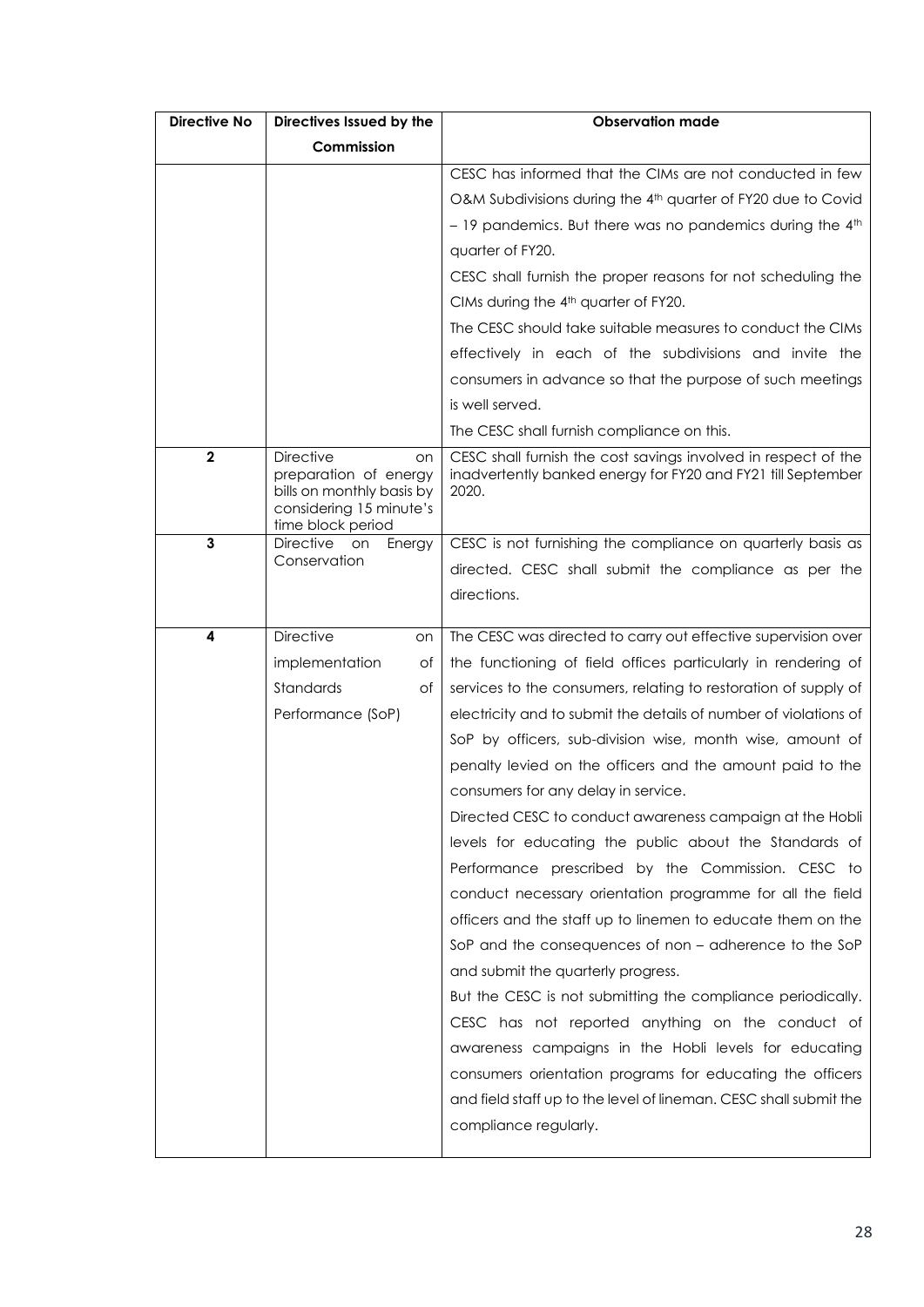| Directive No   | Directives Issued by the                   | <b>Observation made</b>                                                                                                                                                            |  |  |  |
|----------------|--------------------------------------------|------------------------------------------------------------------------------------------------------------------------------------------------------------------------------------|--|--|--|
|                | Commission                                 |                                                                                                                                                                                    |  |  |  |
| 5              | Directive on<br><b>use</b><br>Οf           | CESC is not submitting the quarterly compliance report to the                                                                                                                      |  |  |  |
|                | safety gear by linemen                     | Commission.                                                                                                                                                                        |  |  |  |
|                |                                            | From the statistics furnished in tariff filing, 9.65% (391 Linemen                                                                                                                 |  |  |  |
|                |                                            | out of 4051) of the linemen staff are not provided with the                                                                                                                        |  |  |  |
|                |                                            | safety gear. The data on the safety gear provided to the                                                                                                                           |  |  |  |
|                |                                            | contract linemen is not furnished. CESC in its previous Tariff                                                                                                                     |  |  |  |
|                |                                            | Filing had informed that the likely date of providing safety                                                                                                                       |  |  |  |
|                |                                            | gear to all field staff as January 2020. In the present Tariff Filing                                                                                                              |  |  |  |
|                |                                            | CESC is informing that, all safety gears will be provided to all                                                                                                                   |  |  |  |
|                |                                            | the field staff by January 2021 as usual. CESC shall submit the                                                                                                                    |  |  |  |
|                |                                            | compliance and the definite timeline for providing a                                                                                                                               |  |  |  |
|                |                                            | complete set of safety gear to all the linemen.                                                                                                                                    |  |  |  |
| 6              | Directive on providing                     | As per the data furnished in the Tariff Filing 22,960 SL                                                                                                                           |  |  |  |
|                | Timer Switches to Street                   | installations are required to be provided with timer switches.                                                                                                                     |  |  |  |
|                | lights by ESCOMs                           | Whereas, the numbers were 22,813 during the previous year's                                                                                                                        |  |  |  |
|                |                                            | Tariff Filing. This shows that, in spite of the directives, CESC has                                                                                                               |  |  |  |
|                |                                            | not taken action to service the SL installations after providing                                                                                                                   |  |  |  |
|                |                                            | timer switches.                                                                                                                                                                    |  |  |  |
|                |                                            | CESC has also not submitted the compliance as to whether                                                                                                                           |  |  |  |
|                |                                            | LED / energy efficient lamps are being used and timer                                                                                                                              |  |  |  |
|                |                                            | switches are provided while servicing of new streetlight                                                                                                                           |  |  |  |
|                |                                            | installations.                                                                                                                                                                     |  |  |  |
|                |                                            | CESC shall submit the compliance on the same.                                                                                                                                      |  |  |  |
| $\overline{7}$ | <b>Directive</b><br>Load<br>on<br>shedding | It is observed that CESC Mysore has not taken action to<br>update the entire consumer data into the application used<br>for public information system on power system interruption |  |  |  |
|                |                                            | etc.,<br>The CESC Mysore shall submit compliance in this regard.                                                                                                                   |  |  |  |
| 8              | <b>Directive</b><br>on                     | CESC was directed to reduce the consumer downtime to                                                                                                                               |  |  |  |
|                | establishing a 24 X 7                      | address the complaints. CESC is directed to report average                                                                                                                         |  |  |  |
|                | fully<br>equipped                          | time taken to attend to a complaint as at present and the                                                                                                                          |  |  |  |
|                | centralized<br>consumer                    | efforts made to reduce the downtime further in future.                                                                                                                             |  |  |  |
|                | service centers                            |                                                                                                                                                                                    |  |  |  |
|                |                                            | The CESC shall furnish compliance in this regard. Comparison                                                                                                                       |  |  |  |
|                |                                            | of the downtime analysis for FY19 and FY20 shall be furnished.                                                                                                                     |  |  |  |
| 9              | <b>Directives</b><br>Energy<br>on          | Energy Audit of cities / towns:                                                                                                                                                    |  |  |  |
|                | Audit                                      | CESC shall furnish the comparative statement of losses                                                                                                                             |  |  |  |
|                |                                            | recorded in Towns & Cities for the FY20 as against the FY19                                                                                                                        |  |  |  |
|                |                                            | and furnish the action taken to reduce the loss levels to less                                                                                                                     |  |  |  |
|                |                                            | than 15%, wherever the same are more.                                                                                                                                              |  |  |  |
|                |                                            | <b>DTCs Energy Audit:</b>                                                                                                                                                          |  |  |  |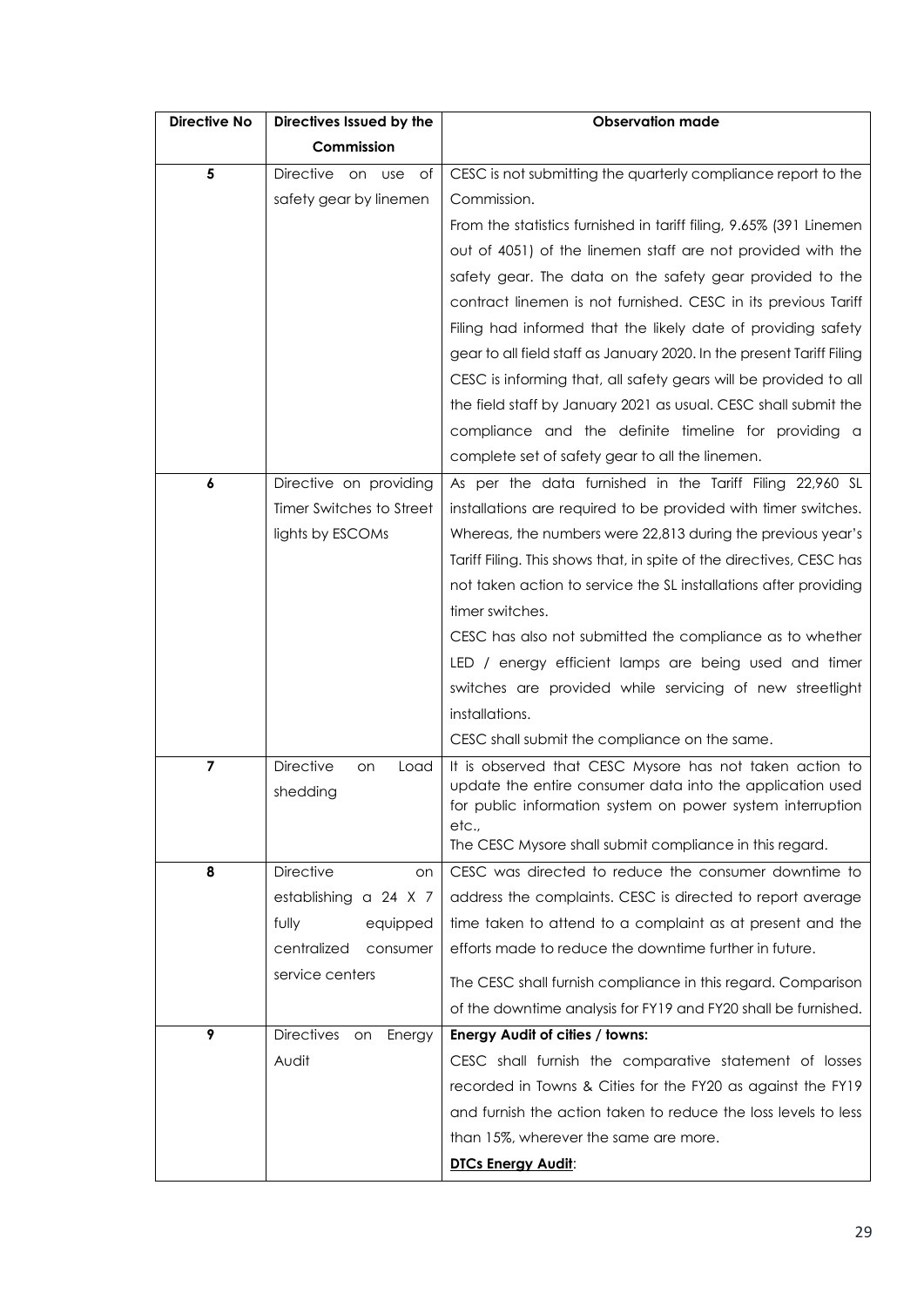| <b>Directive No</b> | Directives Issued by the | <b>Observation made</b>                                          |  |  |  |  |
|---------------------|--------------------------|------------------------------------------------------------------|--|--|--|--|
|                     | Commission               |                                                                  |  |  |  |  |
|                     |                          | CESC was directed to furnish the details of energy audit         |  |  |  |  |
|                     |                          | conducted in respect of DTCs for which meters have been          |  |  |  |  |
|                     |                          | fixed and the remedial measures initiated to reduce losses in    |  |  |  |  |
|                     |                          | those DTCs every month to the Commission regularly.              |  |  |  |  |
|                     |                          | The CESC Mysore has furnished the details of energy audit        |  |  |  |  |
|                     |                          | conducted in respect of 13,000 DTCs only, out of 51,257 DTCs     |  |  |  |  |
|                     |                          | for which meters are said to have been fixed. CESC shall         |  |  |  |  |
|                     |                          | furnish remedial measures initiated to reduce losses in those    |  |  |  |  |
|                     |                          | DTCs and the timeline by which all the balance DTCs will be      |  |  |  |  |
|                     |                          | metered, and audited.                                            |  |  |  |  |
|                     |                          | It has come to the notice of the Commission that, CESC has       |  |  |  |  |
|                     |                          | taken initiative and invested huge capital on remote reading     |  |  |  |  |
|                     |                          | of energy meters provided to various DTCs for achieving          |  |  |  |  |
|                     |                          | efficient energy auditing. CESC shall furnish the details on the |  |  |  |  |
|                     |                          | number of meters provided to DTCs to have AMI in place by        |  |  |  |  |
|                     |                          | the earlier agencies, % of communication achieved, % age         |  |  |  |  |
|                     |                          | energy audit conducted with the AMI fetched readings etc.,       |  |  |  |  |
|                     |                          | The CESC is directed to comply with the directives of the        |  |  |  |  |
|                     |                          | Commission issued in all the preceding Tariff Orders, in respect |  |  |  |  |
|                     |                          | of energy audit of DTCs.                                         |  |  |  |  |
|                     |                          | CESC shall submit the details for not conducting energy audit    |  |  |  |  |
|                     |                          | of all the DTCs for which the meters are fixed along with the    |  |  |  |  |
|                     |                          | time line by which all the remaining DTCs will be metered and    |  |  |  |  |
|                     |                          | audited.                                                         |  |  |  |  |
| 13                  | <b>Directive</b><br>on   | CESC has to submit the compliance in respect of                  |  |  |  |  |
|                     | Implementation<br>Оf     | implementation of Financial Management Framework, on             |  |  |  |  |
|                     | Financial Management     | quarterly basis regularly to the Commission. Shall furnish the   |  |  |  |  |
|                     | Framework                | data of analysis for FY20 as well.                               |  |  |  |  |
| 14                  | Prevention of Electrical | CESC has to furnish the details of hazardous locations           |  |  |  |  |
|                     | Accidents                | identified, the balance number of hazardous locations to be      |  |  |  |  |
|                     |                          | rectified for FY20. CESC is required to furnish the action plan  |  |  |  |  |
|                     |                          | for rectification of balance hazardous locations / installations |  |  |  |  |
|                     |                          | identified in its distribution network.                          |  |  |  |  |
|                     |                          | CESC has to furnish the summary of the analysis made on the      |  |  |  |  |
|                     |                          | reports submitted by Electrical Inspectorate for FY20 and FY21   |  |  |  |  |
|                     |                          | up to September, 2020, action taken to prevent such              |  |  |  |  |
|                     |                          | accidents in future.                                             |  |  |  |  |